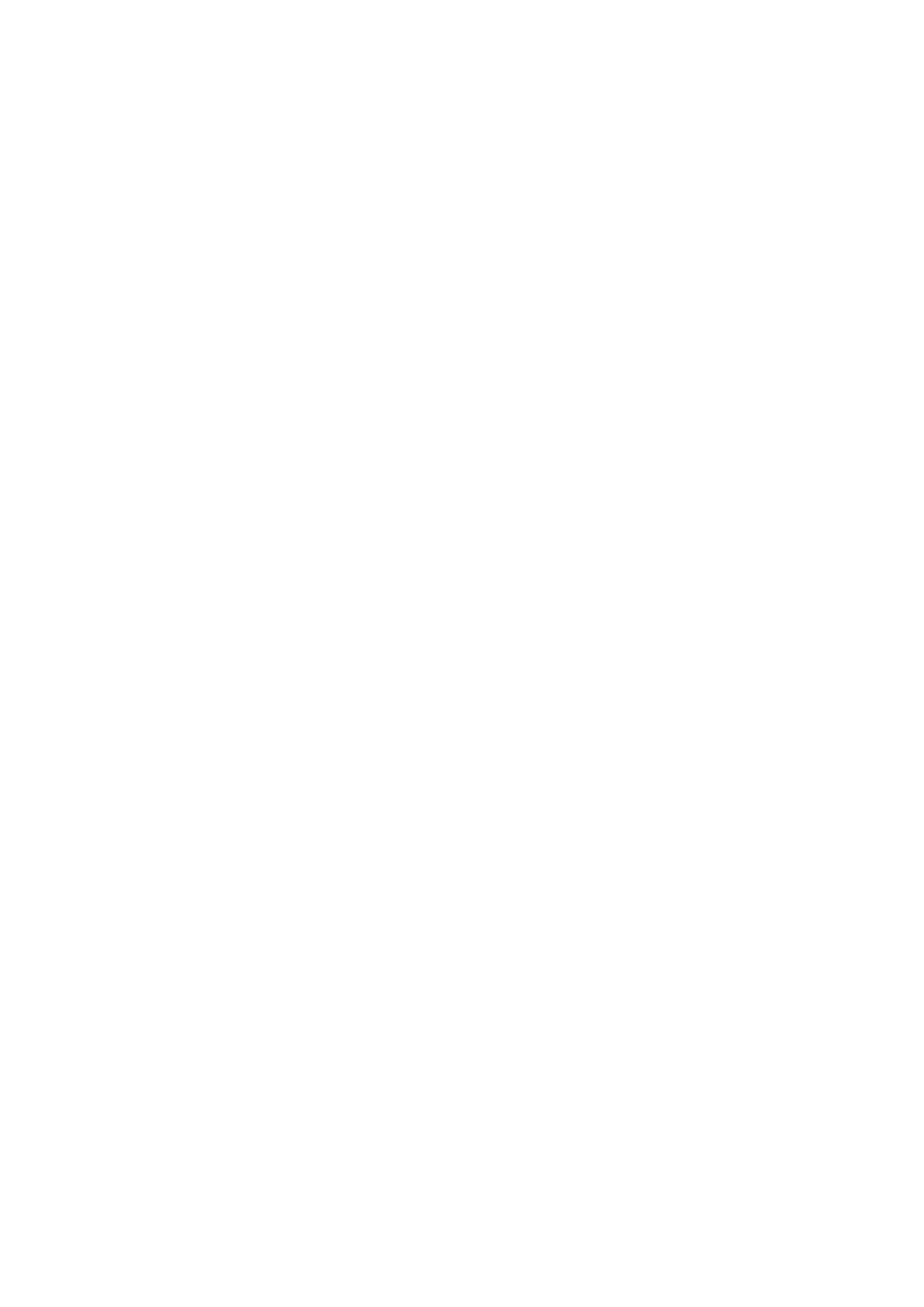#### **Introduction**

In English Language Teaching (ELT) profession, characterizing teaching practices as situated and interpretive enterprises, which lead language teachers to open different routes for learners for socializing their learners into a non-native second as additional language (here, English) has recently been an issue among language scholars (Burns, 2005; Frelin, 2013; Jia, 2009; Mill, 2000; Talmy, 2008; Vanassche & Kelchtermans, 2014). Here, the unpredictability and contested nature of learning is considered as an opportunity rather than a challenge or queer experience to be spotted in classroom situations by language teachers. Accordingly, following teachers' self-perceived practices as positive based on their own understanding relevant to specific situations have been described as a normal and even an essential undertaking (Freeman & Richards, 1996; Haneda & Alexander, 2015).

During the last decades, such views over the interpretive nature of L2 education made Action Research (AR) a useful and convenient research framework for language teachers to come across their messages to the research world outside their classes (Burns, 2005; Mckay, 2009; Borg, 2013; Yuan, Sun and Teng, 2016). Such features even urged some scholars to claim that confronting language teachers with an empirical body of knowledge and information to rehearse in their classes may *'lead to closed worlds of meaning rather than opening windows on possibilities*' (Harrington, 1994:190). Initially, inspired by Socio-Cultural approaches in L2 language education and drawing on some eminent figures like Crawford-Lange (1982), AR proponents aimed to communicate how a committed language teacher may change in the core of interaction while doing research in class.

Quite recently, scholars mostly in General Education arenas have attempted to define AR goals by introducing linear and/or sequential curriculum designing practicum, which has mainly been claiming to impose systematic routes of action and courses for teachers (Stringer, Christensen, & Baldwin, 2009). The argument, here, is that in the process of bridging in the gap between *'the ideal'* and *'the real'*, a reflective teacher might find new routes for knowing the class routines, which cannot be said to have been following fixed routes towards exploring the class practicum. Still what makes the issue more complicated is that in recent AR models, some prominent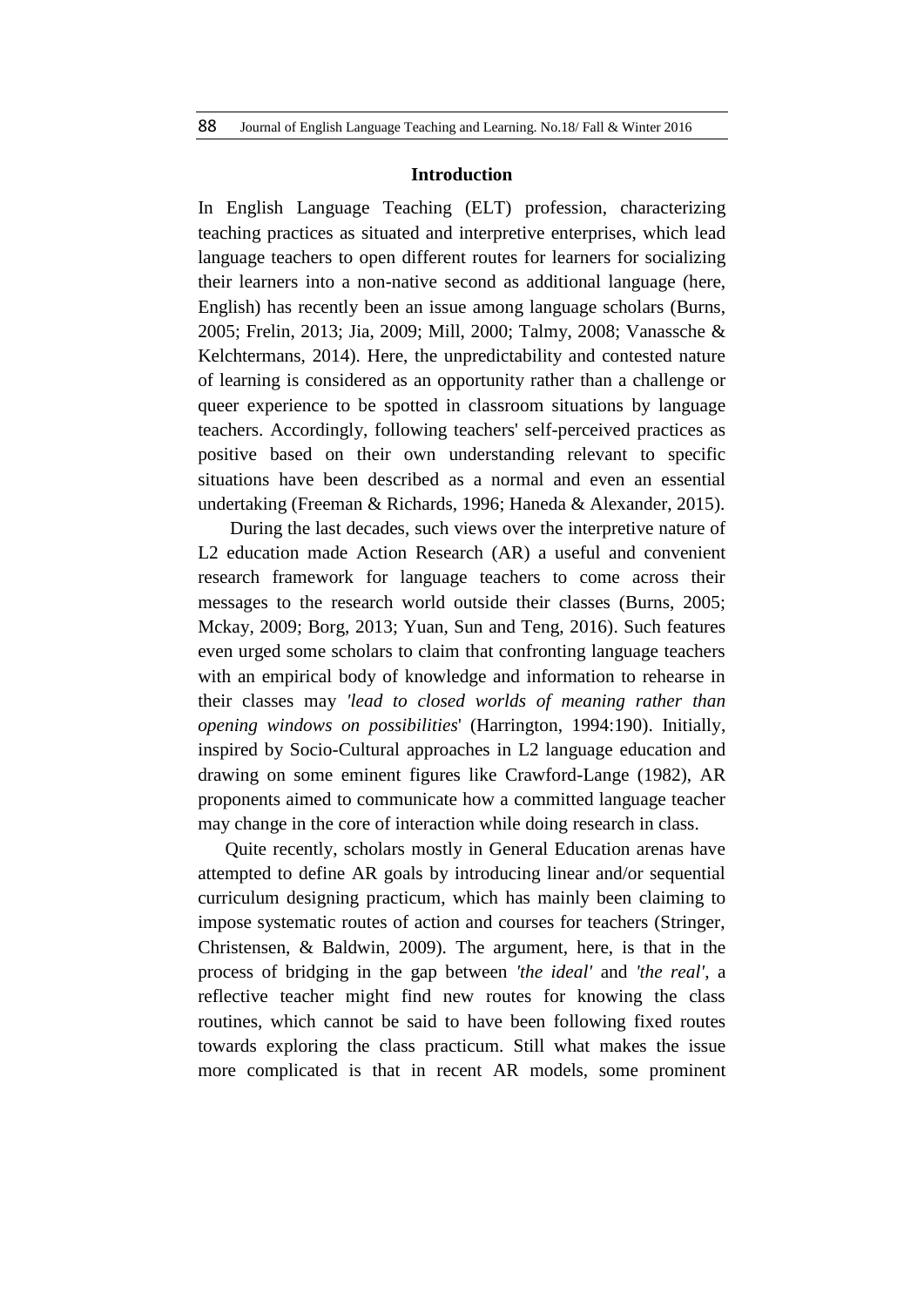scholars in AR trends like Burns (2010) claim that whatever decision made by a teacher must be either paralleled with earlier conceptual frameworks by others or be aligned to objective measures in order to be judged as true. This conceptualization as judgment of language teachers' interpretation based on other teachers seem not to be a fair understanding and needs to be more deliberated since it can debilitate a language teacher in making proper decisions for his/her students' progress as well as the teaching procedures s/he has taken.

With regard to the two problems mentioned above, in this study, we will instantiate how impossible it could be for a university tutor in an English language class targeting *'essay writing'* abilities to follow secure routes of action having systematic and carefully designed arrangement of activities and procedures. Explicitly, we will argue how this might impede learners' role in negotiating the weaved and pre-set syllabus in an English writing class. This chaos, which was whole-heartedly sensed by the third author of this research as a teacher-researcher in a large-scale research project for her PhD dissertation taking for two years, was spotted as essential rather than a weak point to be avoided.

In order to instantiate the above-cited arguments, some examples well-grounded in the literature are first given from some eminent scholars in AR like Burns (2010), Nunan (1990), Wallace (1996) and Pennington (1996) within Second Language (L2) domains.

#### **Background of the study**

During the recent years, Burns (2010) argued how philosophical assumptions behind AR for ELT may include solving problems via self-study and intervention by teachers within their own specific situations. To her, these approaches principally follow subjective, selfinterpretive patterns on the part of language teachers and within their competencies to search through teaching practicum. This is appreciated in its understanding of pedagogical phenomena in language education arenas but in Burn's opinion, what is to be regarded as a criterion for judgment in AR is believed to be *'resonance of research outcomes with other similar social situations*' (p.95). Here, a crucial point which can be regarded as a dilemma in giving a working teacher the essential right and responsibility in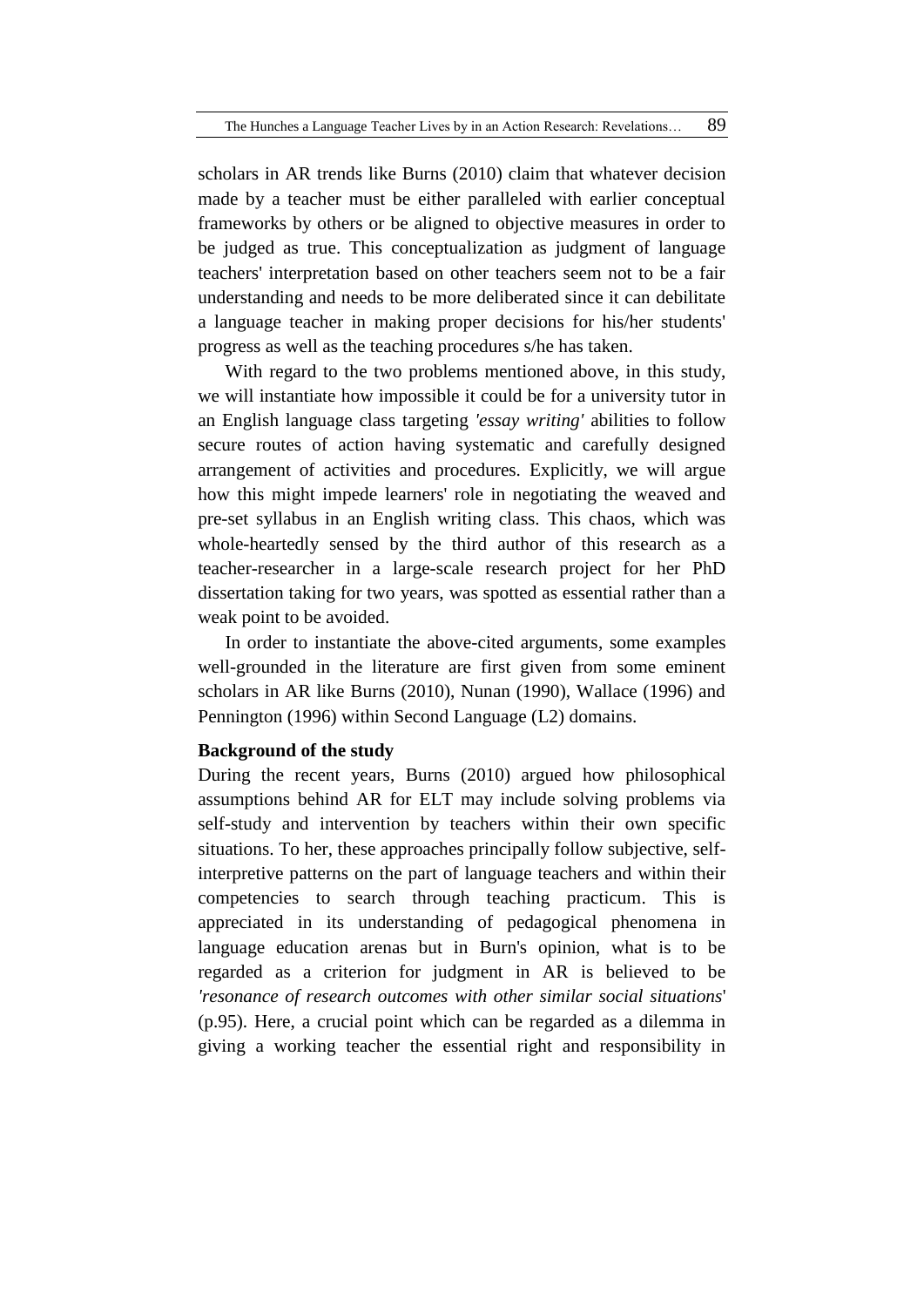practicing what s/he corroborates as true to be followed in language classes is clearly believed by her to be objective in nature:

Of course, AR cannot claim to be able to generalize to other classrooms. It is local research, which we do in our own classrooms. Nevertheless, what we find might still have something to say to other teachers who are facing similar issues in their own teaching and our findings might give them new ideas. In other words, our research may have resonance in other teaching contexts. The second question asks, quite reasonably, whether our results can be believed (are they credible?), and it is here that we need to find ways to strengthen the data, making sure we adopt an objective approach to the information we collect (p.95).

Burns' views above vindicate how teacher-researchers might follow individualistic approaches to solve problems of their own, but at final stages if they want to disseminate their results, what gives them credence in their research is congruence of their conversed remarks with other teachers' results and/or outcomes. In other words, the so-called teacher-researchers are, in action, required to confirm their outcomes with those of others, or else their findings cannot be relied on. Such trends that might have ignored giving full credits to working teachers were also noticeable in previous years among other researchers like Allison, Corcos, & Lam (1994). It is true that AR originally appeared to help teachers through communicating with a researcher mainly to learn research skills. Most of these studies had been conducted in L2 educational teacher training centers where student-teachers were believed not to have the essential knowledge and skills in doing a quality AR. Pennington's (1996) study on a group of MA student teachers in teaching process writing was a case in point. Wallace (1996) also came to the same conclusion among a group of undergraduate teachers in a preparation program, which aimed at getting the target group reflective practices on their professional action. In the end, the student teachers' deficiency in doing AR was publicized to the public.

In order to present a preliminary, lucid framework for this study, different conceptualizations of AR models in the literature need to be explicated.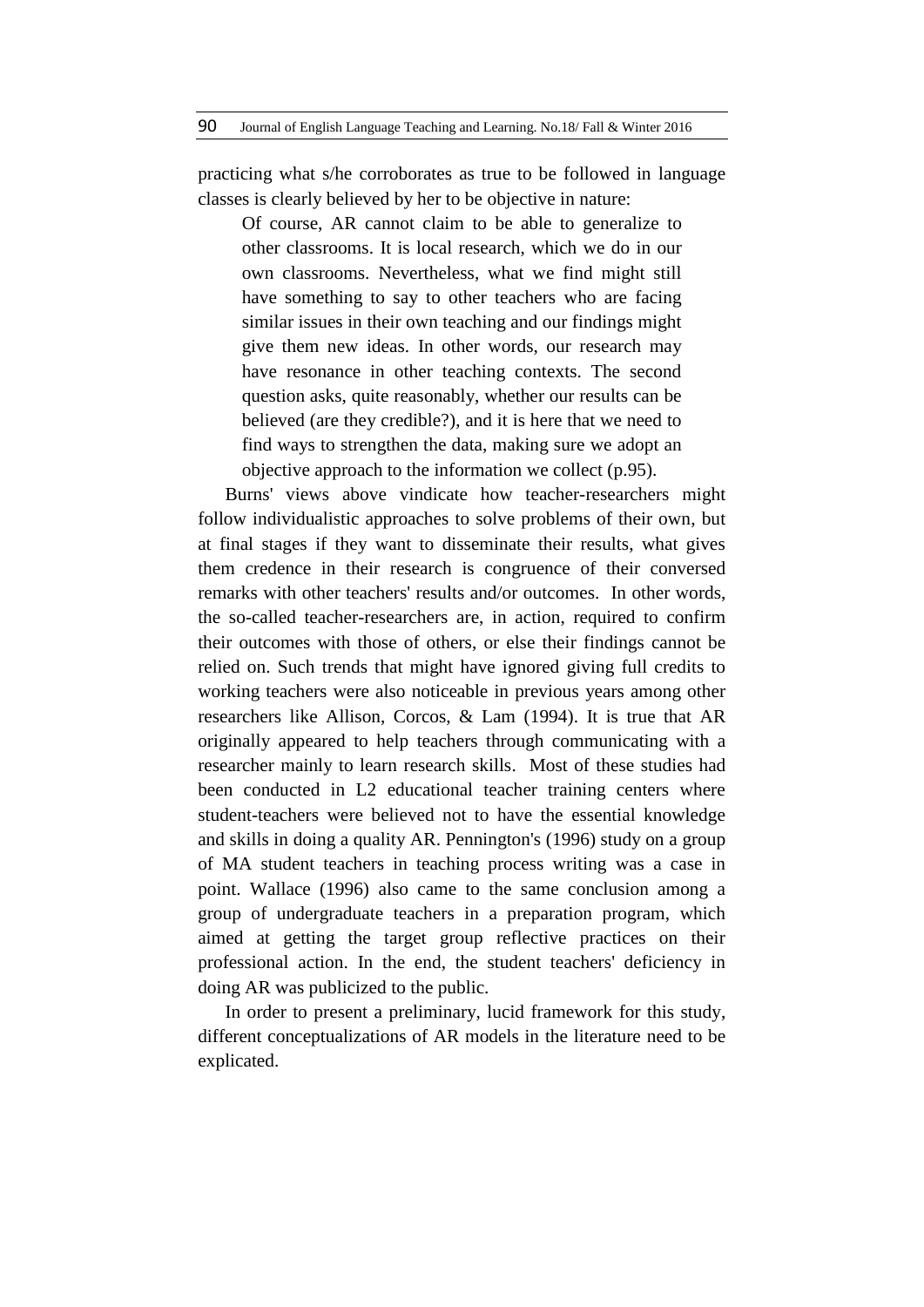## **Three conceptualizations of AR: Technical, Practical and Emancipatory**

According to Zuber-Skerritt (2005), there are three types of AR aimed at improving the effectiveness and/or efficiency of educational practices and professional development. In Technical AR, the practitioners are *'co-opted'* (p.3). This means that a teacher is much dependent on the researcher *'as a facilitator'* to practice professional development. In other words, the researcher acts a Socratic role *'to encourage practical deliberation and self-reflection on the part of the practitioners' (p.4).* 'Practical' and 'emancipatory' are more liberative in nature for the teacher. The aims that differentiate 'practical' from 'Emancipatory' AR is that in Practical AR, transformation of consciousness lets a language teacher exercise his/her intuitions in practice, but s/he needs consultancy from outside as well. In emancipatory AR, however, dictates of tradition are replaced with critically transformation of educational system. In other words, in Practical AR, cooperation is the end whereas in emancipatory AR, collaboration is intended to help language educators. By definition, in Practical AR, the relationship between facilitator and participants is cooperative via process consultancy while in emancipatory AR, this link changes into collaboration wherein teacher may have wishes and ideal outcomes to flourish but has also outside aids such as experts, administrators, policy makers etc. In effect, in emancipatory AR, in Zuber-Skerritt's view, this vigor in teacher mannerism may help in empowerment and self-confidence to embark on Grounded Theory (Glaser and Strauss 1967) to solve complex issues and problems in teaching in totally new situations. In GT, as it has also recently been cared for, the hallmark of research is collaboration between equal members of a community to help one another with symmetrical roles.

## **Bringing changes in language teaching action plans**

The crucial point, here, is to make it clear to what extent a language teacher is free to bring changes to his/her target situations. Views are different among scholars. Some scholars like Hopkins (1994) advocated the freedom of action among teacher-researchers in L2 arenas. In recent years, such emancipatory practices gave language teachers the necessary credence in doing reflective studies as in AR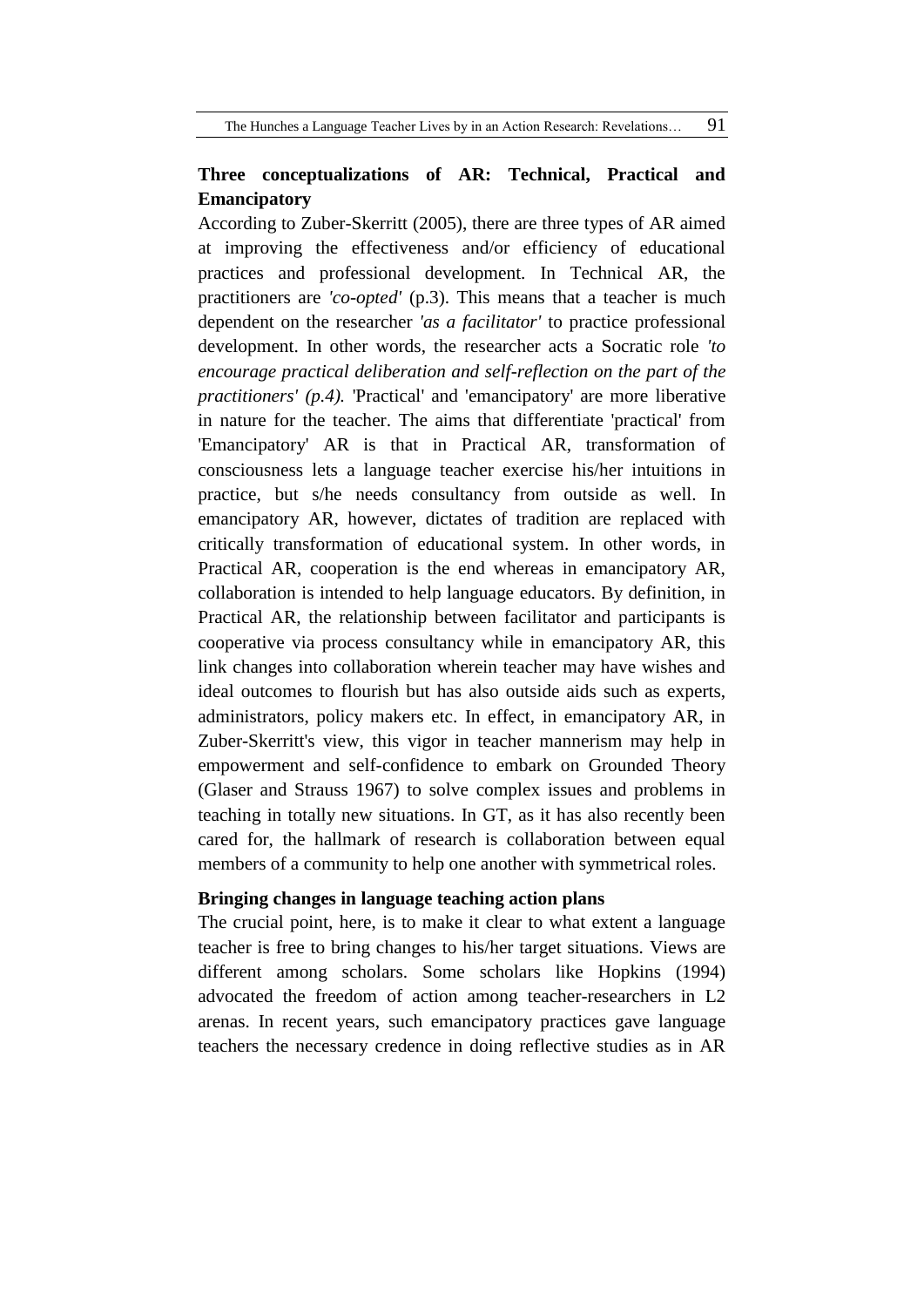succeeded by Greenwood and Levin (2007) during trends like New Paradigm Group in UK and in other parts of the world.

Paralleled with social workers in Brazil after Friere and Fals Borda among others, Denzin and Lincoln (2005, p. 560) identified another generation of AR, which could arrive at educational arenas termed as "social-participatory" AR. This connected critical-emancipatory AR with participatory AR.

In principle, in ELT environments, AR has also been arrived at as participatory approaches drawing on teachers and researchers together to bring about desirable outcomes by being linked with one another (Johnston, 1989). Likewise, language teachers are also believed to learn research skills in their teaching environments. In the UK, Stenhouse (1971, cited in McKernan 1991) working on a project known as Humanities Curriculum contended that all teaching should be based upon research, and that research and curriculum development were the realm of teachers. For ELT, some scholars in the field believed that such undertakings might impede language teachers rather than help them improve (Golombek, 1998). Then, it was assumed that language teachers themselves could possibly follow their own corroborated techniques and undertakings that suited them well. Golombek brought the case of two L2 teachers who communicated their personal practice experiences via narrative reconceptualization of their experiences at how they had been able to dynamically re/adjust their practices. He then contented how these two teachers pointed to their individual sense-making practices, which did not follow linear configurations. These and similar studies could legitimize a language teacher from periphery to the core as a major decision maker to do what s/he feels as true. This did not necessarily imply that language teachers should take strides in their professional enterprises but as Golombek also emphasized through negotiation with other colleagues in the field, language teachers were able to confirm their personal values and take responsibility for the consequences of their strategies in teaching:

Teachers' knowledge is bound up in how they place themselves in relation to others and how their actions affect themselves as well as others. Thus, as L2 teachers use their knowledge in response to a particular context,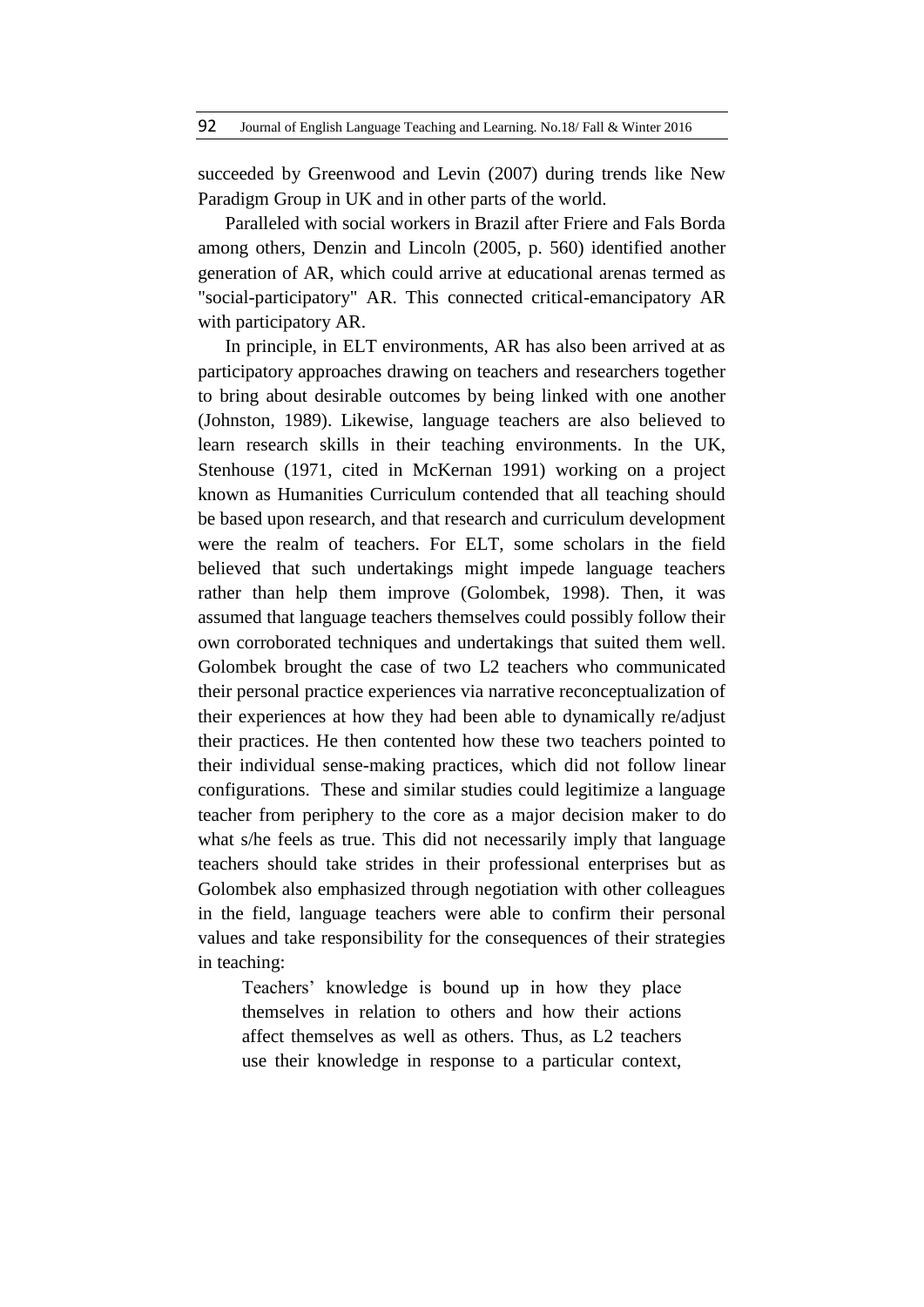they are influenced by not only instructional but also personal concerns (p.460).

In another case study, Yuan, Sun and Teng (2016) explicated how motivation to do research on the part of L2 teachers in an EFL context might increase by seeking external support from their learners and not other outside forces either policy makers above or freelance researchers to regain their motivation when their self-discrepancies impeded on their way of possessing a responsibility in teaching. They sketched Gao and Xu's (2014) study to illustrate three competing "selves" in a teacher including *'actual self', 'ideal self' and 'ought self*'. With 'ought self', they meant the so-called 'teacher-researcher' self of a teacher though which s/he feels a need to live up to educational reforms. To their view, these conflicts among the three selves in a teacher could be resolved if s/he is indulged in an activity which in return might retain his/her research engagement due to the positive outcomes s/he might receive from learners. On the other hand, the same teacher may lose the motivation to proceed if new teaching practice is not conceived as useful by the learners (221). Such studies implied how 'ought' self-conceptions might or might not help a language teacher to indulge in a teaching project for evaluating something in line with his/her ideal self. In effect, actual self teacher is given an asset to get indulged in a research project to do good for moral, aesthetic, as well as any other educational reasons in his/her context of teaching.

In ELT, pros and cons abound in the literature on the precise nature of AR to be enacted by as an emancipatory practice by language teachers. For instance, some scholars in the ELT fields maintained that AR for language teachers implicates *'an approach to collection and interpreting data which involves a clear, repeated cycle of procedures'* (Bailey, 2001:490). This view by Baily could be restricting in nature. While there were those who focused on the reflective sides of teaching as motives for researching to bring about empowerment within a enthusiastic language teacher (Stewart, 2001, cited in Thomas Farrel, 2007).

In line with these new concepts of AR in ELT domains, issues pertained to curriculum innovations have recently been another strand to seek AR models for exploring classroom measures (Lotherington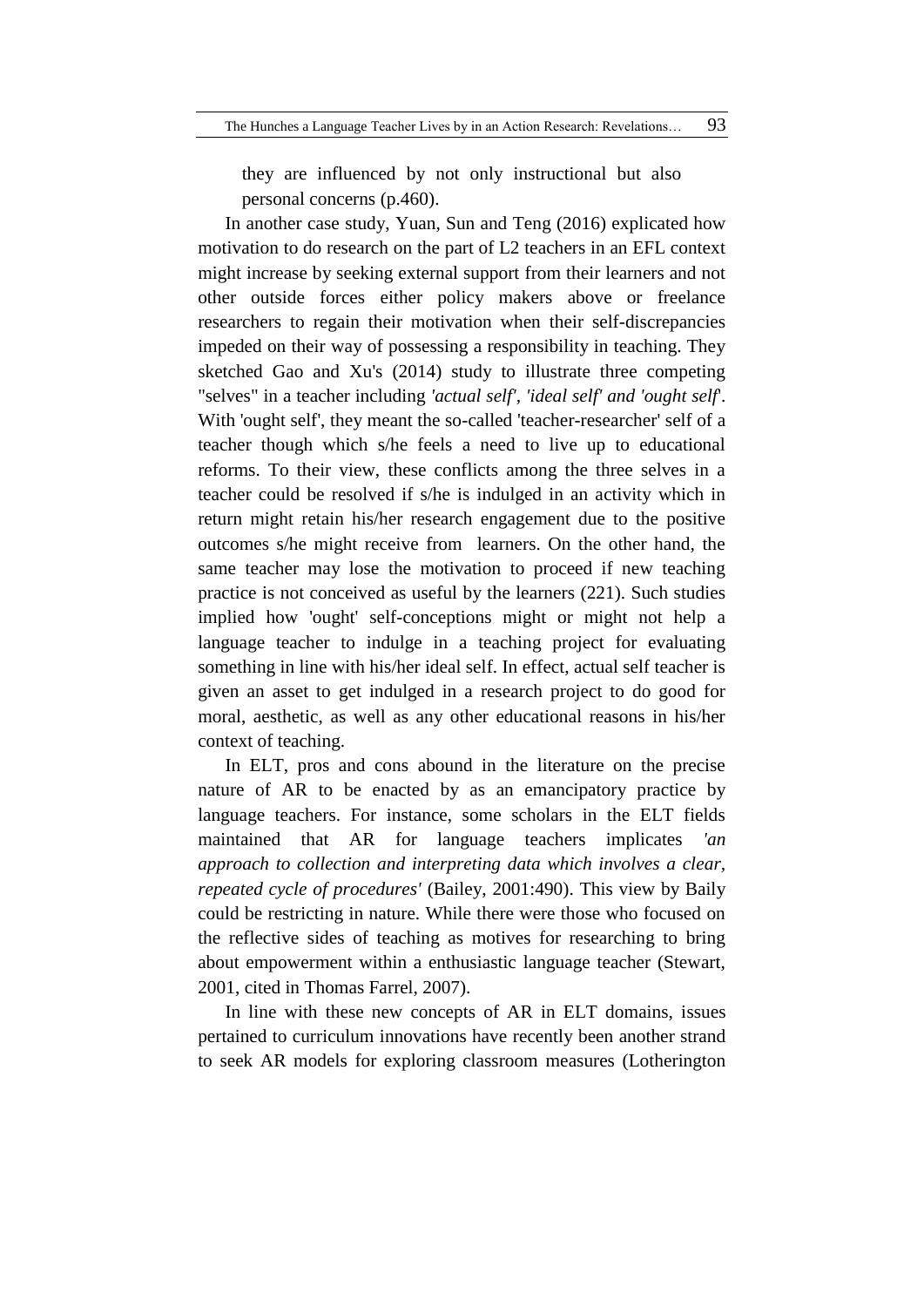2002) in various L2 education fields of study pertained to actual classrooms. The contention, here, is that brining a language teacher from the periphery to the core has not still been resolved. In one of her recent books, Burns (2010) alleged:

Importantly, the improvements that happen in AR are ones based on information (or to use the research term, data) that an action researcher collects systematically…the changes made in the teaching situation arise from solid information rather than from our hunches or assumptions about the way we think things are (p.2).

In this assertion by Burns, one might still see roots of uncertainty being associated with a language teacher in proceeding his/her professional affairs which must be ensured with following systematic state of affairs to get prominence as a research. To support the above claim, Burns brought an example of an Italian language teacher in an actual classroom situation where the teacher had identified a problematic area in her teaching about finding out students' worries over their oral tests. In teachers' reflections, it had been evident that in the end, four successive stages of planning, acting, observing and reflecting had been in action to help the Italian teacher solve her dilemmas in a fair assessment of her students' achievements. Here, two problematic terms, which might distort the picture, on the part practicing language teachers, might be the words "systematic" and "solid information" as Burns characterized them to be crucial in AR. This systematicity in Burn's formulation does not necessarily meant that recursive, iterative cycles in teaching should not have occurred to her views, as he definitely cited other researchers who advocated flexible methodologies being applied through AR (Somekh, 1993, p. 29). She also frequently cited criticized AR models such as Kemmis and McTaggart's (1988) on the grounds of rigidity and being perceptive (Burns, 2010: 8). In the second stage of doing AR, she frequently focused on how doing this kind of research might be carried out with special care that reminded the reader of systematicity: 1) identifying broad ideas, 2) narrowing them down into manageable components, 3) posing questions, refining them, 4) getting permission and covering ethical issues, 5) consulting the literature, 6) preparing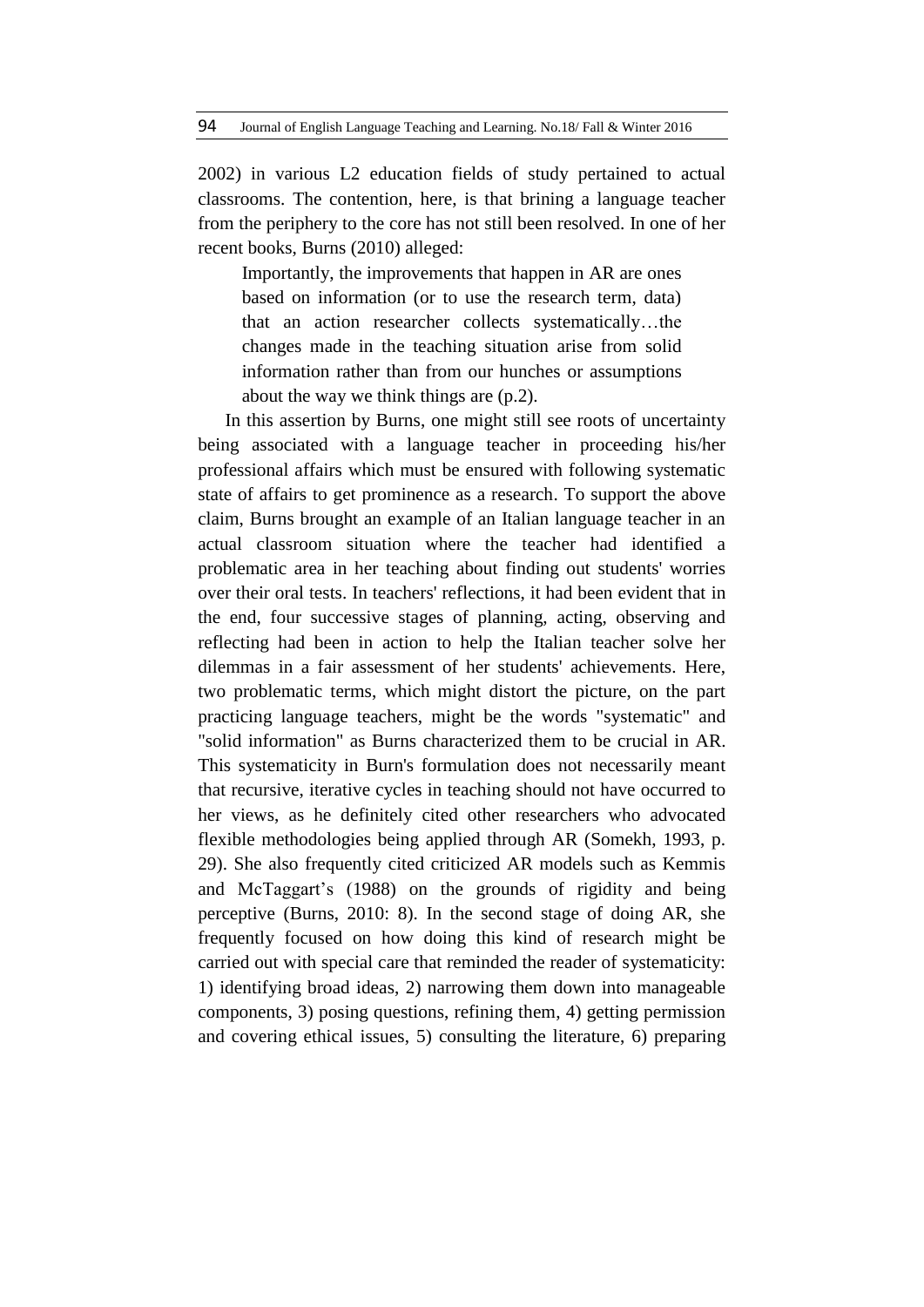resources and materials, 7) scaffolding, 8) identifying participants 9) and finally preparing equipment and materials.

Such characterization in AR might then lead researchers to regard it among scientific enquiries of research where art and imagination of a teacher could hardly be an issue. By evidence, McKernan (1991) alleged:

"..Clearly and convincingly action research is a root derivative of the scientific method' reaching back to the Science in Education movement of the late nineteenth century" (p.8).

Nevertheless, McKernsn also stated that though being rooted in scientific field of enquiry, AR has been at times used by a countless number of social reformists such as Collier (1945; Lippitt and Radke, 1946; and Corey, 1953; all cited in Masters, 1995).

Specifically in this study, the following research questions moved the researchers in collaborating the following study.

- 1. What are the constraints and praises regarding trustworthiness or validity checking via Action Research designs in an L2 'essay writing' course?
- 2. How could an alternative, emancipatory Action Research design be fitting in an L2 'essay writing' course?

#### **The study**

In a larger scale research project for my (the third author) PhD dissertation, I was supposed to substantiate what possible roles I could play along with my students in a 'writing course' to remove the constraints that academia might impose for both of us and if my learners could be helped to be able to develop their own pieces of writing in an EAP course using a specific teaching method termed as Genre-based Pedagogy (GP) (Hyland, 2007, 2016). In this method, university students are supposed to be taught the rules behind producing an established Academic Writing genre; here an essay article. Different moves required to be implemented in various sections of a research article are taught to students. The first axiom in GP for L2 writing instruction is concerned with the fact that no one learns how to use an act of writing (here, scholarly publication) by intuition or inspiration. It must be learned by observation, study and experiment. Hence, the ideological background of GP was to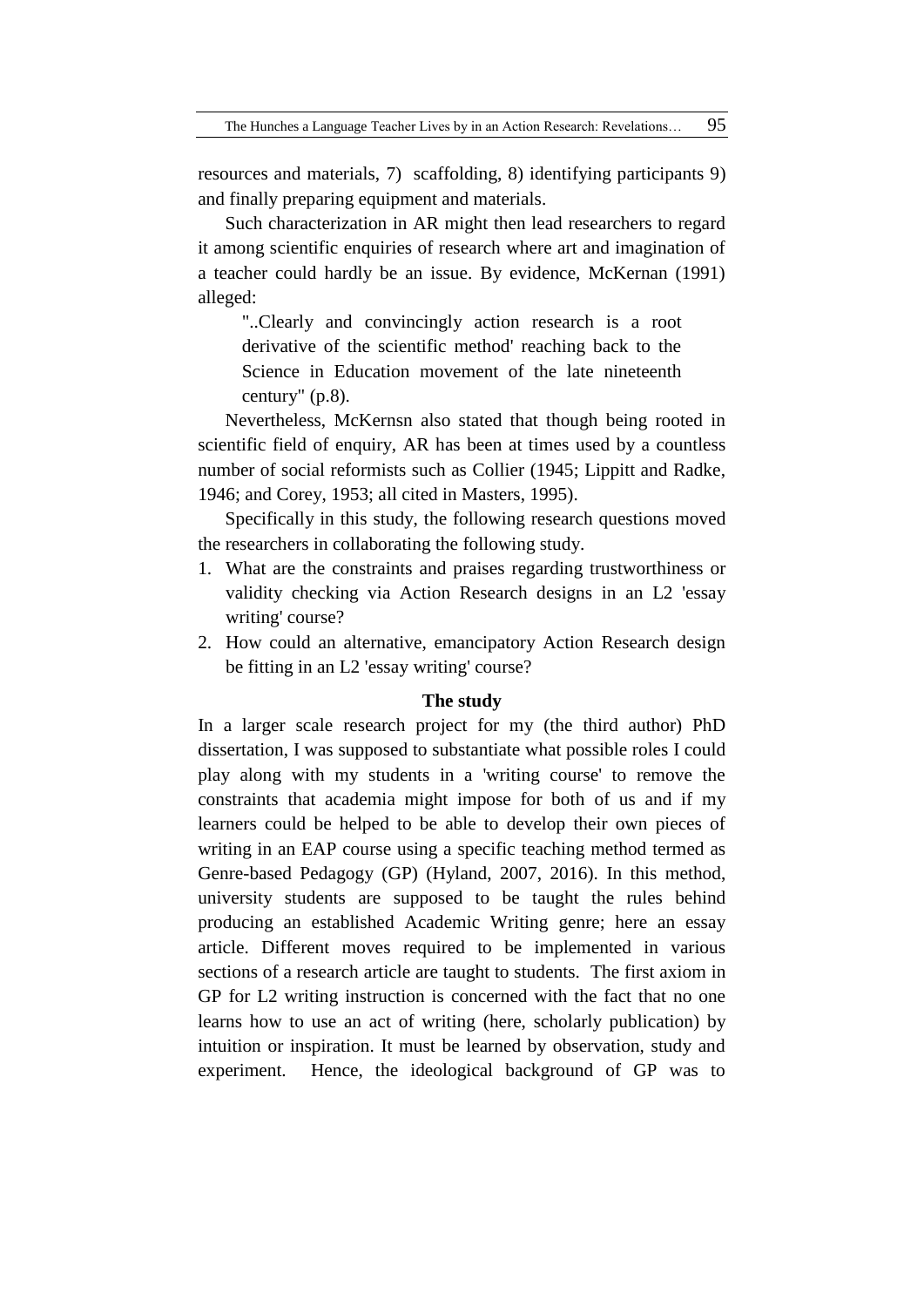emphasize that literacy practices are learnt in interaction rather than worked on and learnt by oneself. Accordingly, in GP, various genre or text types are conceived to be explicitly taught by some prominent scholars in this field like Hyland (2004 & 2009); Swales (2009); Paltridge (2009) etc. Butt et al (2000) defined 'genre' as *'Comparable texts which achieve the same general social purpose, and which therefore draw on the same relatively stable structural pattern'* (p. 214). Up to the present time, according to But et al (2000), various academic written genres have been recognized as pertinent at academic settings including 'Book reviews', 'Conference Abstracts', 'PhD Dissertations', 'Grant proposals', 'Submission letters', 'Peer review Reports', 'Undergraduate essays', 'Article bios', 'Teacher feedback', 'Acknowledgments', 'Editors' letters', 'Lab reports', 'Speech logs', 'Formal letters', 'Formal writing assignment' and 'RA writing'. In this study, 'RA writing', as one major genre at academia was targeted via an AR design to check the possibility of improving a group of Iranian university students in writing English articles in their major.

## **Implementing GP in my Action Research**

In line with aims above, I managed to introduce samples of published research articles as established academic genres to my students during a sixteen-session semester via three teaching cycles (Appendix). I made various attempts to present distinctive characteristics of research articles. Next, students had to try to produce their own writings pertained to the given genre. The intended designed syllabus involving precise teaching aims, writing acts and research crafts along with the intended teaching procedures in line with GP practices were going to be developed within a three-month academic semester.

## **Context of the study and participants**

This study was projected in an EAP context among a group of fifteen students (male and female) majoring in Hygiene Sciences. The target groups in this research project were some undergraduate university students aged 22-25 in an open university in the Northeast of Iran with a "Large" rank or scale in terms of academic capacities. They were all Persian speakers with probably sporadic instances of Kurdish and Turkish speakers who had opted for their two-credit 'Technical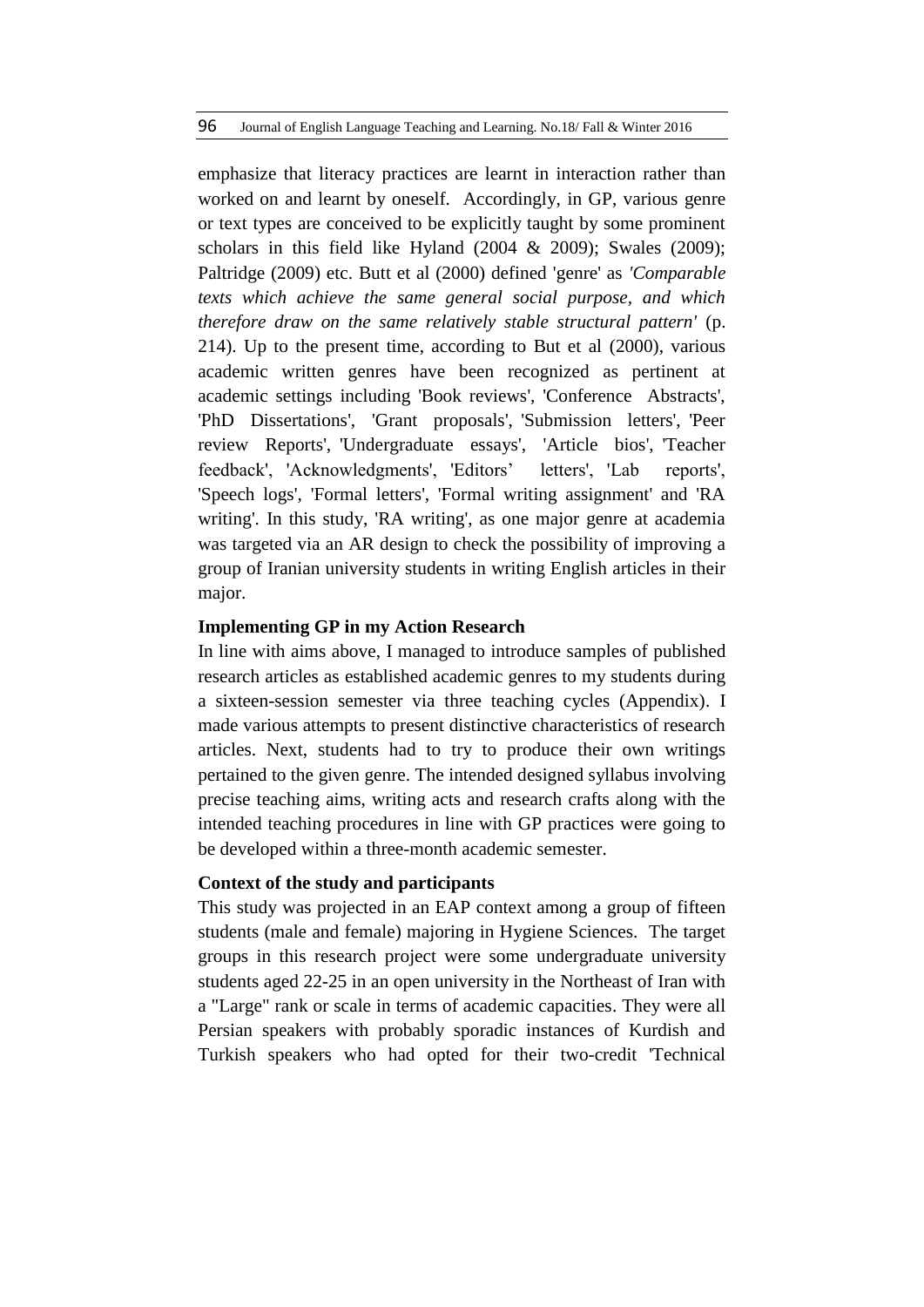English' in 2015. Having taken their two-credit remedial courses in English along with a three-credit General English (GE), students usually take their technical English as a final course in Iranian Open universities.

In line with the proposed research questions, first, I will refer to ways through which I could find a proper balance between the three conceptualizations of existing AR in my work. Then, some challenges/opportunities, which I faced on my way towards teaching my goals for the course, were outlined. Meanwhile, encountered constraints and praises which impeded/encouraged me as a university tutor on our way towards essay writing practicum through an emancipatory Action Research design were focused on to verify how alternative AR designs as such through more unrestricted courses of action could be fitting in my target situation.

## **Taking the initial steps; from mind to action**

Initially, I wanted to see which conceptualization of AR might be responsive to the needs of a language university tutor in teaching 'essay writing' practices. Interested in opting for the third conceptualization of AR by Zuber-Skerritt (2005) and drawing on Robinson (1991) who asserted "*any well-established ESP (English for Specific purposes) center or other ELT institution has its own ideology relating to course 'design, to syllabus type, to the description of language and to the nature of language learning*" (p. 35), I established my research foundation drawing on an 'emancipatory' AR in order to be able to experience more freedom in my decision making processes.

Following my goals in introducing a recent teaching practice for improving scholarly performance of a group of university students, I faced with many obstacles, and complexities, which changed my established, pre-selected weaved syllabus at times. Firstly, major distinguished text types and purposes for writing each major section of writing a research paper were intended to be taught to the target group in a predictable, step-wise manner. By and by, conflicts and encounters emerged, which led me in many cases to change predetermined designs for teaching different text types. In this section, just some pointers are given in how fixed routes of actions could not be taken at all to go any further with the pre-planned syllabus.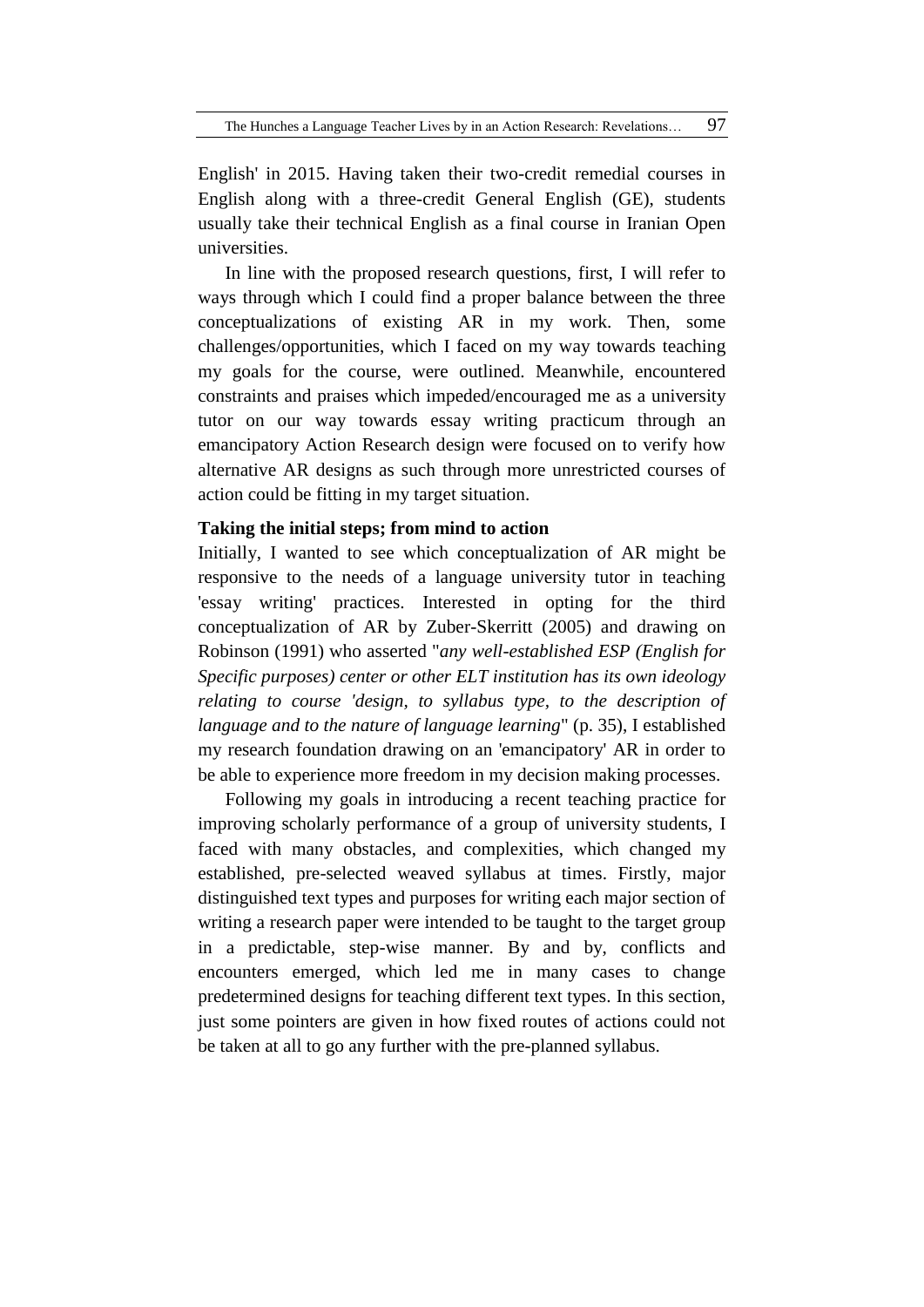The second challenge for me was to take heed of a moral/ ethical issue. In Iranian EAP classes as in many other countries where English is taught as a Foreign Language (EFL), a uni-skill teaching of "Reading" is current. In line with EFL mainstream goals and specifically considering 'exam-orientedness' of the prevalent educational system in EFL contexts, I could not deprive my learners of their EAP reading in their majors. The two-credit EAP course took two hours a week, which at undergraduate courses this two hour was practically lessened to one hour and a half. In my context of teaching, in all, I devoted the first forty-five minutes of class period to the writing instructions totaling seven hundred and twenty minutes totaling twelve hours actual classes with an extended, unlimited virtual site during sixteen actual sessions of one academic semester. The first strategy to take was that of checking feasibility procedures. Accordingly, I mainly focused on the first two parts of a typical research article: "Introduction" and "Literature Review".

The third challenge was the workload on me. Here, then reflecting on various aspects of essay writing on an issue such as 'topic selection', 'organizing', 'drafting',' proof-reading' and 'revising' were then in mind as ringing in my ears which inflicted me and my learners on how I had to manage all these in a two-hour class during a week. To tackle this second challenge, I adopted another strategy: making use of an extracurricular, virtual site in order to manage all my abovecited practices. Regarding that virtual site, fortunately my affiliated university had provided a host domain to all university professors through which my students could access to my profile in a personal webpage to receive all extracurricular materials, which I uploaded during their course semester.

In this website, there were various features and facilities including a download page which supported different sectors including ''my proposed weekly schedules, 'questioning and answering', as well as 'file delivery' pages which were all accessible through [the](http://adp.iaus.ac.ir/Dept/User/PersonalPage.aspx?UID=231) university main web address. My learners were also allowed to initiate both online conferences with me as the teacher of the course on various aspects of the taught lessons during the week or send offline messages via anonymous system tracking in the same website. Along with this website, I also collected their e-mail addresses to send the soft version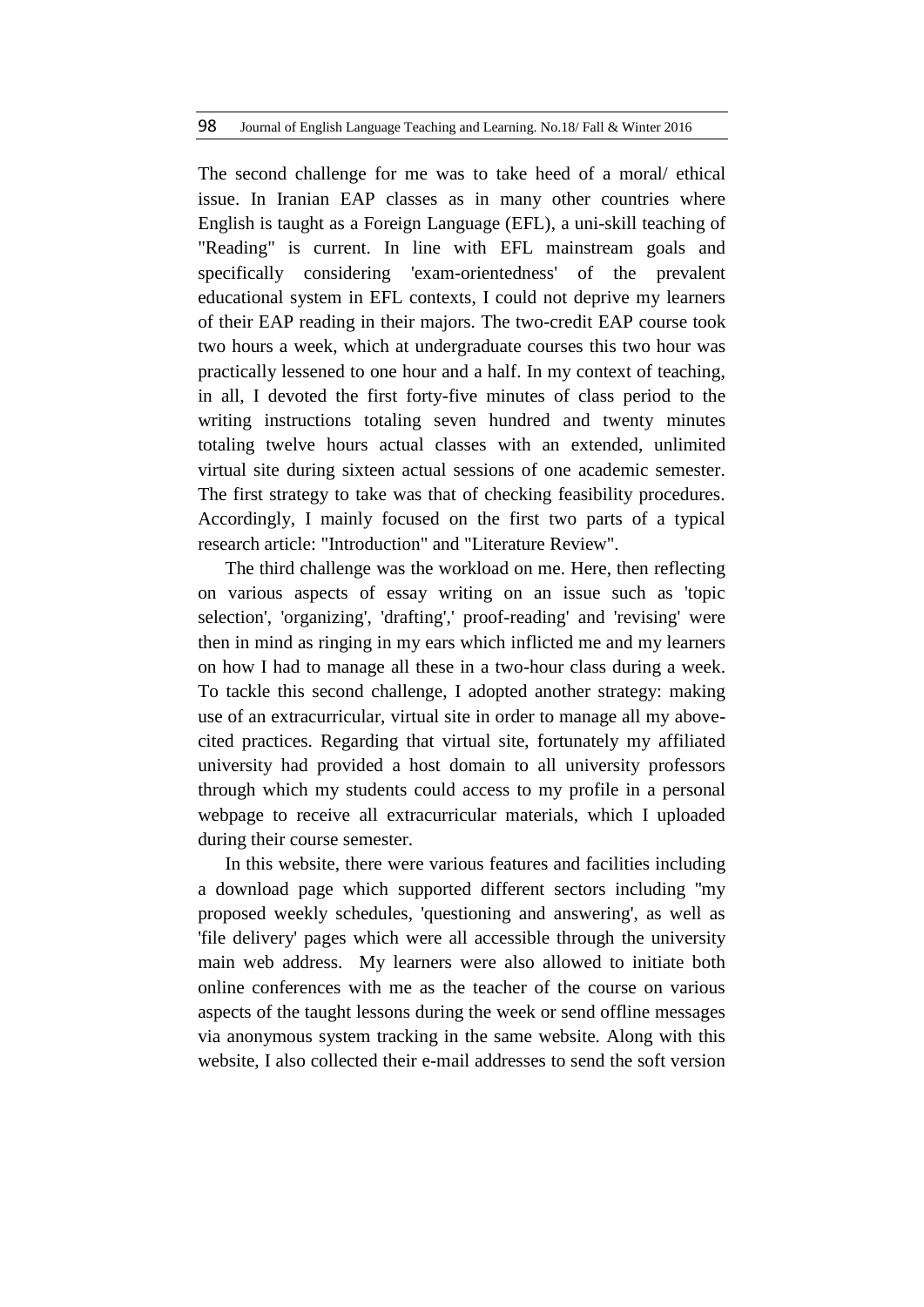of some proposed teaching materials in the syllabus, in case they did not have frequent access to the site. In so doing, students were also able to send me their assigned weekly drafts.

Faced with all above-cited challenges, I had to manage all micro and macro levels of essay writing involving 1) the framing stage (students' research outlines), 2) directing the students' research proposals, 3) drafting writing rules with grammar manifestations, and finally 4) revising and editing. As Aristotle (1976) said '*virtuous and ethical behavior involves doing well, whatever we do*'. I did my best to satisfy my learners' needs, but challenges coming from curriculum restraints on us on the one hand and and restraints from ensuring research essentials of AR on the other restricted my attempts in taking my full potential to take action.

In the next section, I will present some selected teaching scenes, as claims and counterclaims to indicate how taking fixed routes of action in linear AR might have entangled me if I had taken them in first place.

## **Dilemmas on endorsing the essentials of Action Research design in my study**

As Carr and Kemmis (1986) asserted, those researchers who make benefit of 'self-reflective enquiries' in social situations in order to improve the rationality and justice of their own practices, understanding of those practices and the situations where these practices are carried out will result in tandem. This was very prosperous in word for me, but preparing the situation in a way to help me proceed in my courses of action had to be secured over a well-run and efficient platform in the first place in order that my activities and attempts be recognized as research above all and qualify for my PhD dissertation. In so doing, concerning trustworthiness concerns, I was expected to follow the general guidelines for reflective enquiries of research in an AR design wherein the focus of my study was on a specific academic context. In line with GT as my main research framework, my interpretations of the intervening treatments for my intended practices along with interview logs with the focus groups including students and subject matter teachers might then ensure credibility of the findings over the whole data collection process. Drawing on Anderson's et al (1994) conceptualization of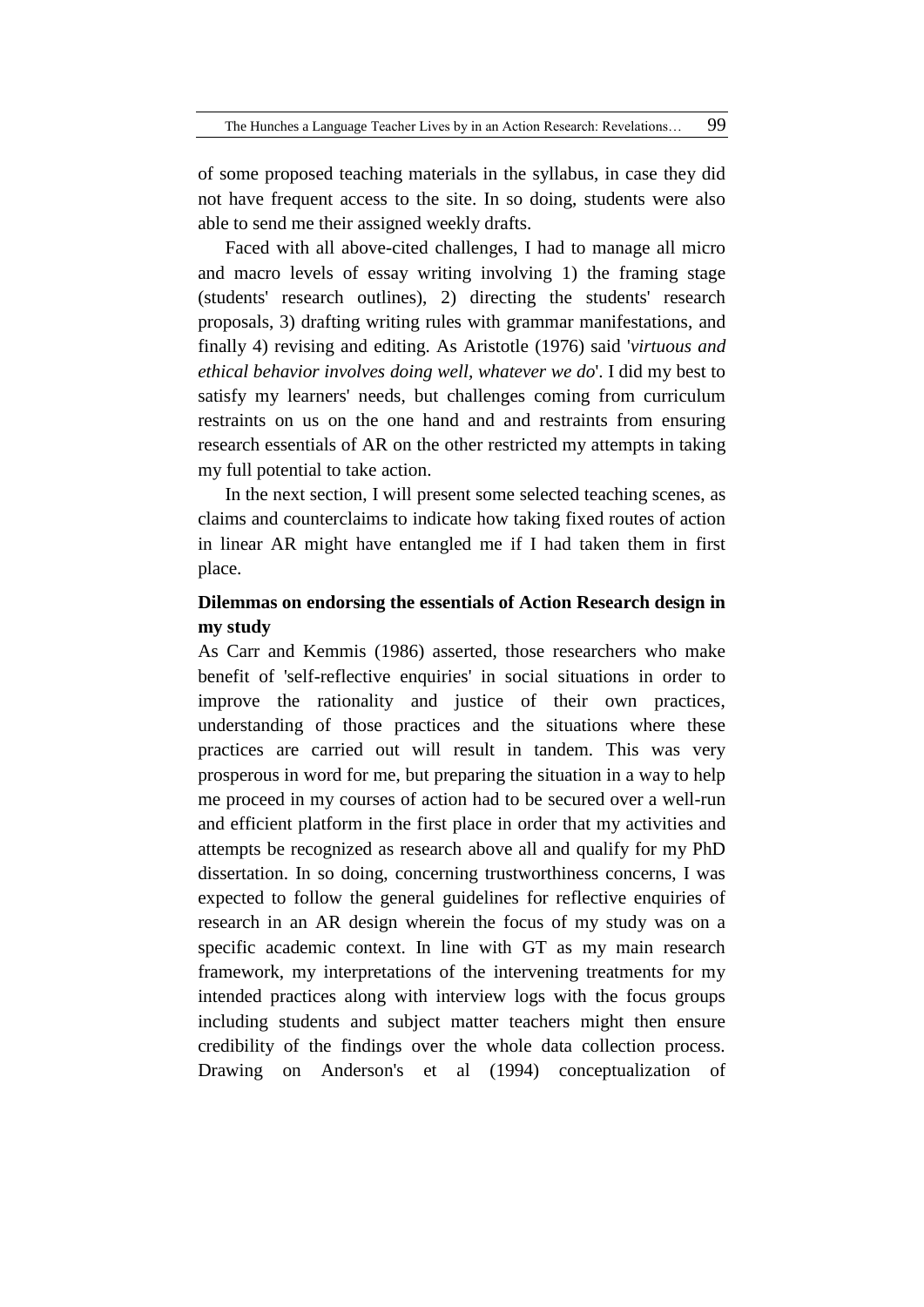trustworthiness examination for qualitative research, I decided to draw on five main criteria for ensuring the concerns in this regard. I decided to observe all these criteria while collecting my data. 1) Democratic, 2) Dialogic, 3) Outcome, 4) Process, and finally 5) Catalytic trustworthiness. In order to ensure that my data in each stage of my teaching practicum was trustworthy, I had to keep in mind all these criteria for my research.

In my study, the problem arose with the last two formulations of trustworthiness check above (process and catalytic), which changed my courses of action during the data collection processes. Below, I will first give brief descriptions over each five criteria. Then, I will verify how difficult it was to control the two trustworthiness check above.

The first criteria was 'Democratic Validity' where multiple voices including both students and my colleagues for interpreting the findings were to be included via space triangulation. The second criteria involved 'Outcome Validity' for which I had to relate the success of actions to the outcomes so that new questions could arise in the field. The 'Dialogic trustworthiness' was the other criteria by Anderson's et al where this criterion paralleled the processes of peer review which was totally guaranteed through 'investigator triangulation' drawing on collaborative enquiries, which I had with my other critical PhD classmates and insights from my supervisor and advisor as major informants for my study. I had problems with the last two criteria above for trustworthiness checking behind collecting my data, which I will briefly refer to some instances in the following section.

## **Challenges in ensuring process trustworthiness check**

'Process Validity' or trustworthiness was the fourth criteria in which it was claimed that participants must be able to keep up with the action or treatments. In order to maintain this type of validity for my purposes, I had to take time to set different strategies to assess each student's progress at his/her own pace. Accordingly, I could not set fixed rules for all students and could not penalize them in case they were not able to deliver their writing assignments by the given deadlines. Fataneh's and Ali's cases are brought below to instantiate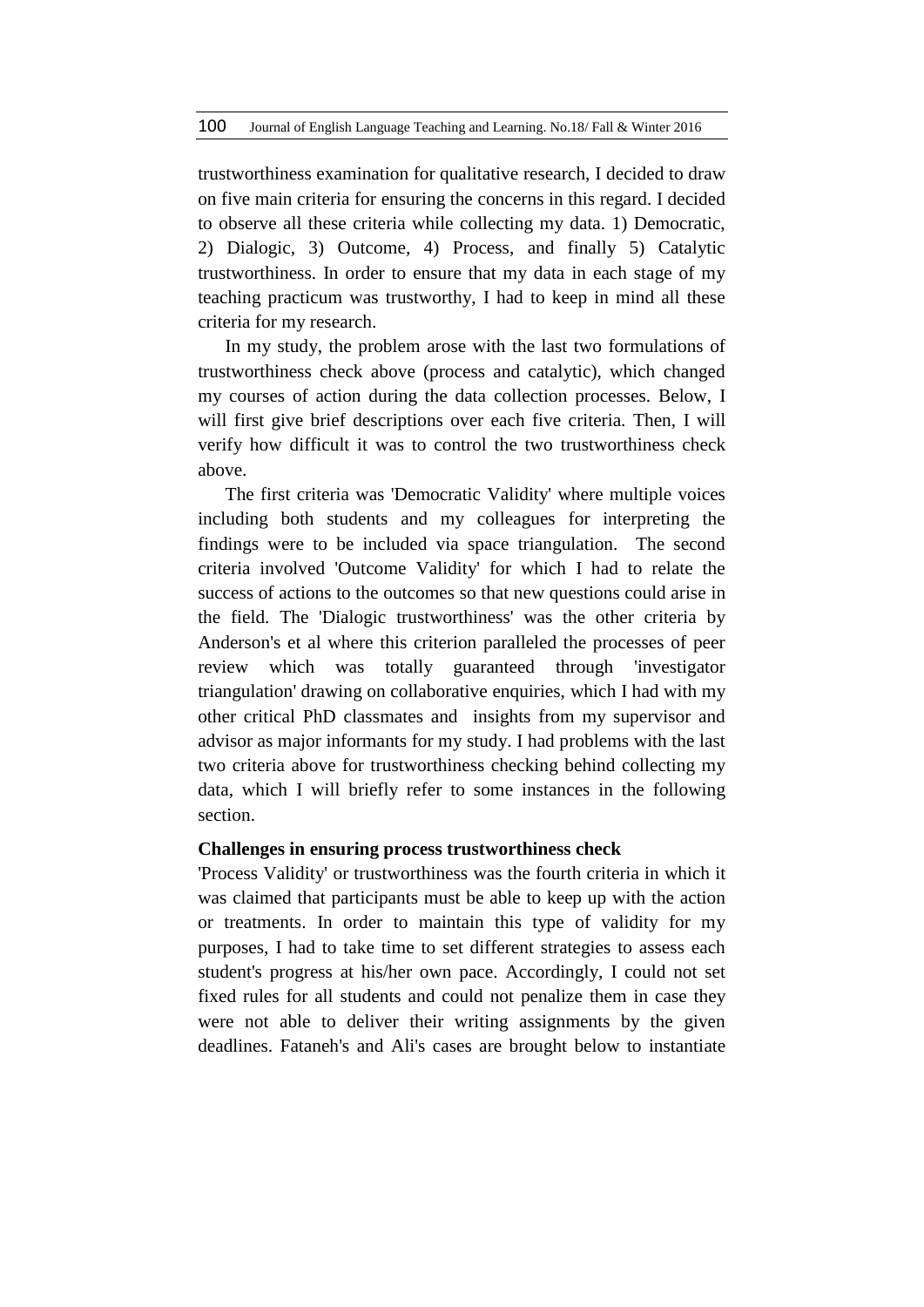what problems I faced at this phase for ensuring "process" trustworthiness check in my study.

## **Fataneh's case**

In my target class among a group of students majoring in Hygiene Sciences, there were some students whose weekly assignments were sign that either they are not interested in writing tasks, or they are not able to follow my discussions in class. Fataneh was a case in point. She changed her selected topics every so often. At the beginning of the term, she wrote to me that she was going to work on "water pollutants". When I asked her to explain to me why she had chosen this topic, she stressed that because she had been inspired by my discussions over the criteria for 'topic selection' session, she were to work on 'water' issues due to the recent crisis in the country. I referred her to one of her subject matter professors (A specialist in sanitation sciences with twenty years teaching experience) to seek some consultation from him over the topics she re/chose. After confirming the new topic, I gave all my learners some model sentences to formulate in their own words and write to me why they had chosen the topics. After a week or so, Fataneh sent me the following note:

"Dear professor, since the topic is too difficult and vague for me, I changed my topic. I want to work on 'fast food'." (Fataneh's letter to me, Mehr, 1394)

After a while, she also attempted to change her topic to some other issues as well when I introduced different paragraph development steps. As evidence, when I introduced "Narrative" as a writing genre in developing their paragraphs for the Introduction section of their articles, she returned to me again and said she preferred to work on "Influenza H1N1". I held a private session with her to seek more on the issue on the probable reasons why she frequently changed her topics. She told me a very thought-provoking statement, which made me think over it for a while.

Her statement below is my translation to English. She said:

"If you plant a tree awkwardly, it will grow clumsily, but if we cater for it, it may grow to its own route again. My English has been weak from the outset but the more I learn about how to write well-designed statements, I think I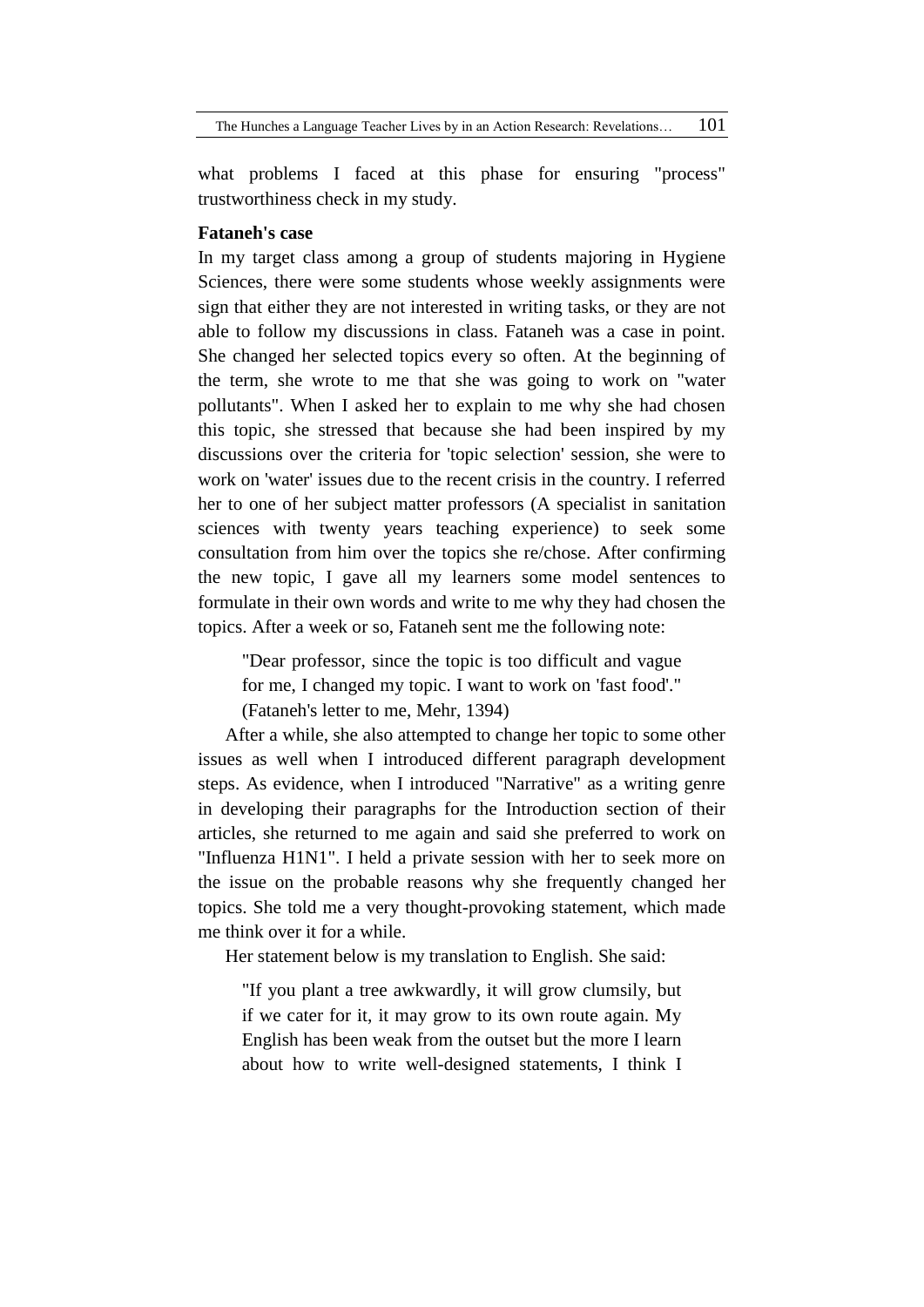have a lot more to say... about endless number of issues.."

(Personal communication: My teaching diary, Mehr, 1394)

Her response did not reveal anything to me about how the topic choices can still have any effects on her formulation of ideas. I continued my discussion with her to find out more about why the topics were changed by her so many times, she continued *'At first, I had chosen a topic just to keep up with the assignments and other students, now I see myself in other directions... I think my deficiencies in language are not important. I like to follow my interests*…' *(*Personal communication: My teaching diary, Mehr, 1394)

This crucial point by Fataneh led me to think how my learners still needed to invest on thinking about language before they were able explore their own potentiality as a human being to change their world. In my first sessions with them, I had elaborated on how they might find their sources for their topic selection phases: 1) their own problems in life (self-interests), 2) their friends' problems (other's wonders), and 3) the problems residing in society (society appraisal). These conceptualizations of 'essay writing', which I had borrowed from some eminent research guide books like Jordan's 'Academic writing course', Kaplan's 'Writing power' and Lester's 'Writing research paper', had apparently aided my learners. But, by the time they were getting familiar with whys of doing research, language problems inflicted them in finding more about their own capacities in writing an article. This urged them to think of changing their topics as in Fataneh's case.

There were still many other cases, where my learners could not choose their topic at all since they felt totally incapable to write not just because they felt they could not produce sentences in English; only because they felt they did not have the proper resources to initiate talk on a topic in their major.

#### **Ali's case**

Ali was another case in point here. He continuously told me the reason why he could not choose a right topic was that although he liked a specific topic, he could not find proper sources on his selected topics. This reason of his was formulated frequently by my other students as well: "*There must be enough amounts of information on this topic or else I have to choose other topics"* (Ali's remarks in his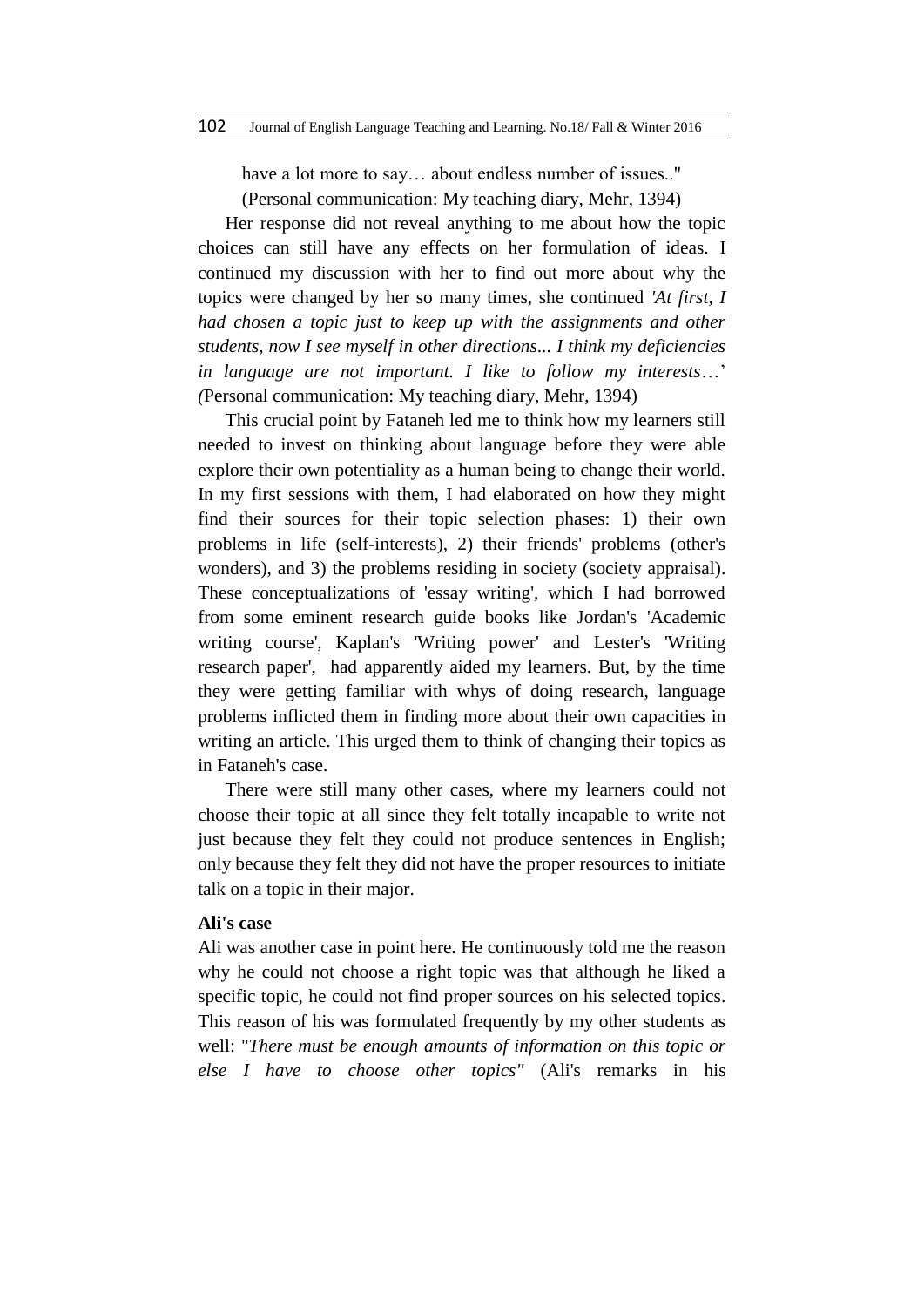communications with me). Such formulation by the majority of my students urged me to think that not just the language problems but also a countless number of other reasons might have been involved that discouraged them in initiating talk on any social problem they foundd in their surroundings. Then, I had to stop my syllabus at that point and open other issues for them to give them courage in 'thinking' itself as an academic skill. At times, this took us two or three sessions, which got me far behind my syllabus. However, since I felt it necessary, I continued with my own procedures, since I had opted for emancipatory AR design. I saw the result beneficial, since they got motivated to know more about how to think of doing a good research.

## **Changing my courses of action again**

At elementary stages, I gave them this permission to write their paper in Persian (their native language) just to encourage them to think without any fear of production in another language (here English). Again, I thought I would certainly continue with my syllabus this time since their only problem would be, in my view, language deficiency only. I was in trouble again!

From the second round of my proposed syllabus, I was to continue with ways to teach my learners how to develop their ideas into welldesigned paragraphs through various paragraph types in English like "Description", "Exposition", "Narration", "Comparison and contrast", etc. The experiences and insights I had got from topic selection strategies by my students urged me to think if I were to continue with my teaching goals, previously set on fixed routes, I would certainly fail to follow my students' success in their relevant task completion activities since they were all the time changing a bit. Their orientations to 'research writing' were not comparable. In this second round, again the same problem was taking place. Some of my students changed their topics altogether as soon as I introduced a new paragraph development type. This was recurring in various majors I had worked during the two semesters I applied my teachings. Among my Sanitation students (the target students in this research), when I introduced "narrative", some more students changed their topics. In my opinion, each student was a new reality. Sarah's reaction to Narrative paragraphs is brought below as an instance.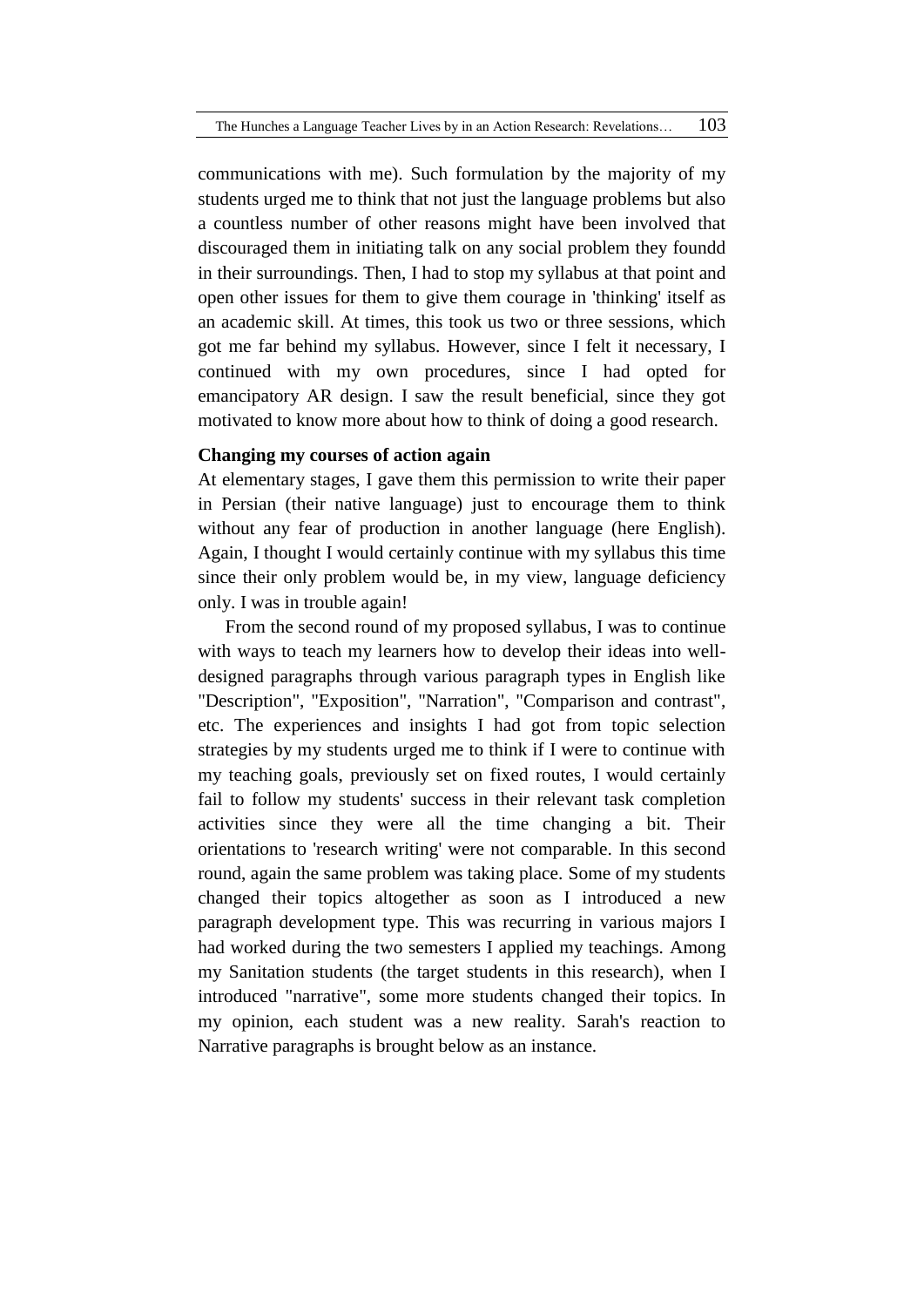#### **Sarah's case**

Sarah had already asserted that she would like to work on "Cirrhosis of the liver". Initially, she had chosen "pollution of aquifers". The she changed her subject to another topic just because she thought had a lot to say through "Narrative".

"I felt the previous topic is uninspiring or lifeless. I could

not include my story in it." (Students' diary; 2015/12/27).

Topic re/selection continued among my students. At first, I had corroborated that changing the topics are due to their not being familiar with 1) rudiments of research doing and research writing and/or 2) language problems. The blocks were still somewhere else. They were following their own routes. It seemed that I had a side role. Mohammad's case below was similar to Sarah's.

## **Mohammad's case:**

Mohammad, in another case, stated her reasons for changing the topic as not finding enough information about his previously chosen topic on "road accidents". His new topic was announced as "the advantages of "early sleeping". He said he would like the subject because an interesting incidence had changed him into a new person, so he wanted to tell his story to friends. It was not clear to me at first as the teacher-researcher of this course what strategy I should adopt to invoke my students to sit on their subjects when they wanted to start their writings. When I sought help from my supervisor (the second author in this research) in this regard, she said "If *you urge them to lots of dos and don'ts, it's like you are closing windows on their way to progress*. *Let them be free in the beautiful sense of creation"* (My email communications with supervisor; 1394, Aban). This further ensured me to still wait and see how they made progress in their learning routes to become writers *'as I wished'*. These were all instances of (un)learning for me as well since many instances of contrary-to-fact situation happened in my writing class which urged me not to expect what I had been told in books and monographs on how to proceed through a fixed, non-recycling syllabus.

I noticed my students followed their own routes in doing their assignments as well, which were not at all predictable to me to take the right strategy for all. This sense of unpredictability on the part of my learners sometimes erroneously made me think they are novice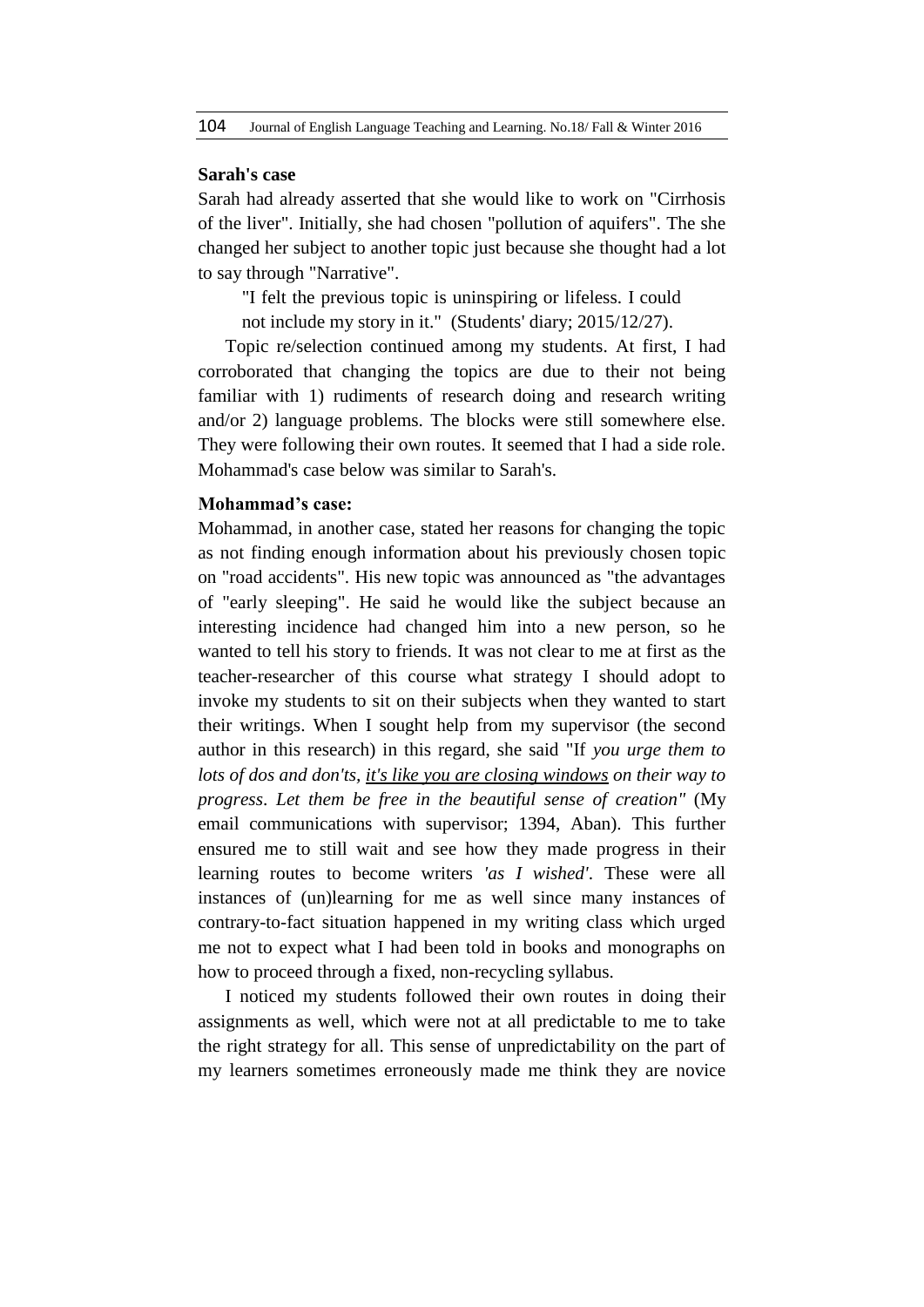writers. Again, I was in trouble and wrong. Namely, when I told my students to have a design for their writing and develop their outlines, in the majority of cases, they designed some awkward ones, on the face of it. This showed at times they must still be novice writers and that is why their outlines are awkward and not sign of a good writer. Nevertheless, I got astonished at how some of them were interpreting the world not like me, which also sounded right, if I pondered on their issues. They followed their own routes, which were quite sensible to me when this urged me to think how "*Teaching how to write*" on my part had not been necessary because they were making progress on their own. To reiterate, they were following their own routes. They had their own ways of understanding.

When we negotiated talk on their outlines in class discussions, their rationales for classifying various topics were revealing to me in that maybe they had been right according to their own motives. As evidence, when I introduced how they should brainstorm issues from specific to general, how they should first state a topic, then explain details, give more examples, and finally conclude their paragraphs, I noticed different procedures in their developed outlines. This made me think all the time how there might have still been endless number of other ways they might have reached my explained steps but with a diverse meaning-making process. Below, I have brought another case from Mohammad Reza's justification on how he had developed his initial outline for selecting a suitable topic.

## **Mohammad Reza's case:**

Mohammad Reza wanted to argue how using cell phones could be destructive to man's life. He had first developed a sentence outline and started his outline on a list of disadvantages like its effect on health, relationship interruption in society etc. Among the suggested disadvantages was this sentence: "we get used to this device". When I edited his outline, I informed him that how of employing a useful telecommunication device like a cell phone depends on us as human beings to change it into a useful or harmful device. I communicated my idea this way to him to signify the fact that his argument is not sensible since this could not be one of the disadvantages as far as we use it in an improper way. His argument was largely enlightening to me in that how Mohammad Reza might have deeply been involved in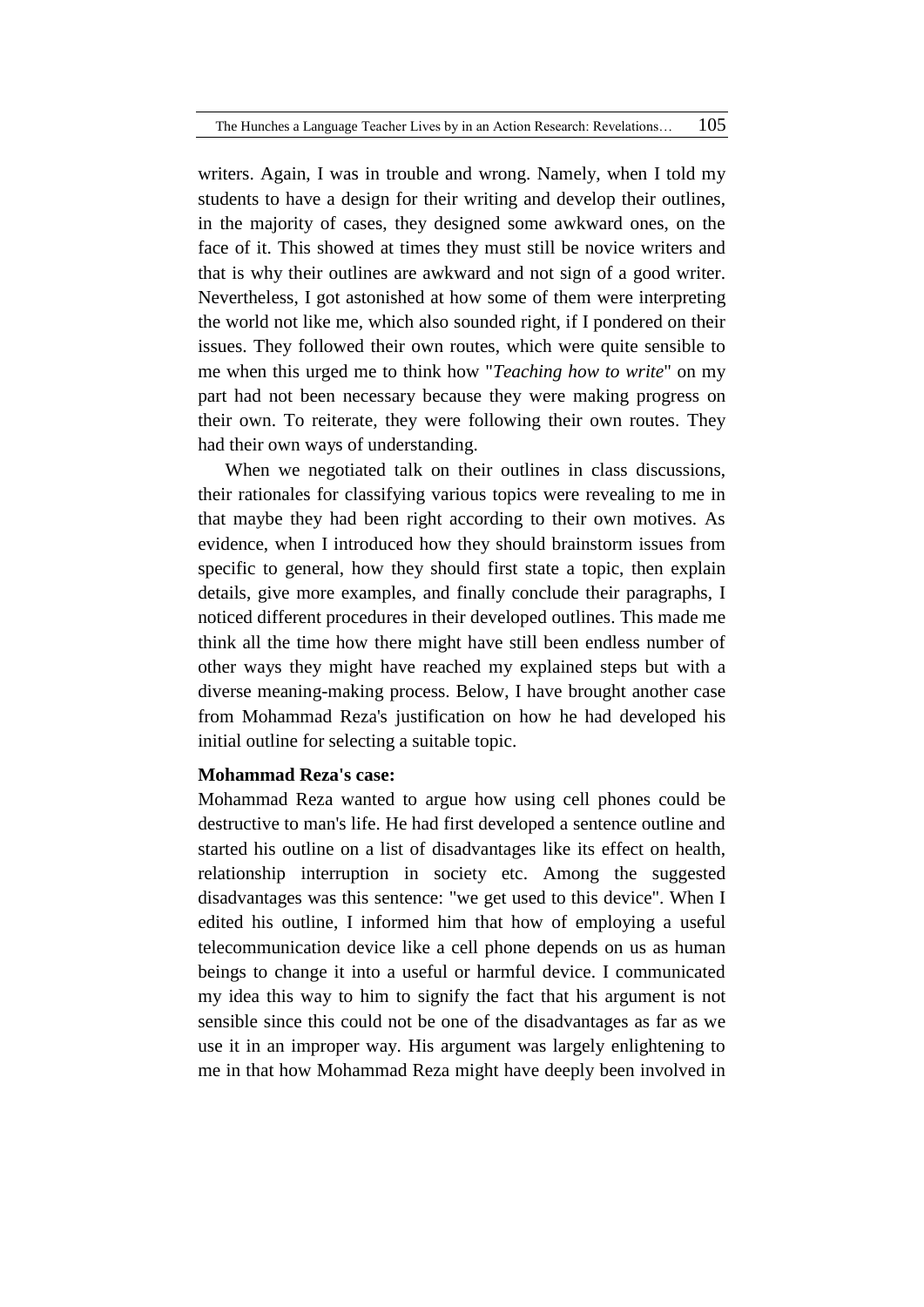creating a piece of writing. Below, you see my translation of his response:

"My goal in writing these statements is to show the disadvantages of misusing cellphones. I wanted to show how senselessly we spend our time with this device without any benefits returned to us. I wanted to use personification strategy in my writing to show how this device can be turned into an emotional partner with whom we spend our time. "(Student diaries; 2015/12/28).

At first, I was not still satisfied with this response through his mail in that how this argument by him could indicate that a cell phone could be damaging through his personification strategy. When I asked him again to explain the issue to me in person, he drew my attention to his seeing the world as *'I see a cell phone as a human being and when I use it so much I want to show we get used to one another. So, part of the problem returns to the cell phone itself, because it is a good comrade and can keep us on our foot wherever we go. Can you not answer it when it rings? He is a private comrade for all of us.'* He wanted to prove himself to me more but when he rationalized his assertion by using a personification strategy; I got astonished how right he might have also been in his argumentation. He was also right in his imagination. Maybe, part of this was related to the cellphone as a useful device. This could prove to me how a sense of creation could seem common sense at first but getting more and more complex in the end. Still, we might not proceed any further if I only applied logic. This again brought me another evidence not to judge with my preestablished courses of action on my ways towards teaching writing skills. Some of them were already great thinkers before they were writers. I had this job to remind them this sense of creation in them and not more than that. I thought a lot and came to this conclusion at times: If I told them 'how to write', maybe I could block them in their own sense of creation.

## **Learners were steering the actions not me**

These instances were just some few telling examples to signify how the beauty of my students' thoughts strengthened my sense of creation as well at times and was self-revealing to me as a teacher-researcher. No research instrument could bring me to this conclusion. This would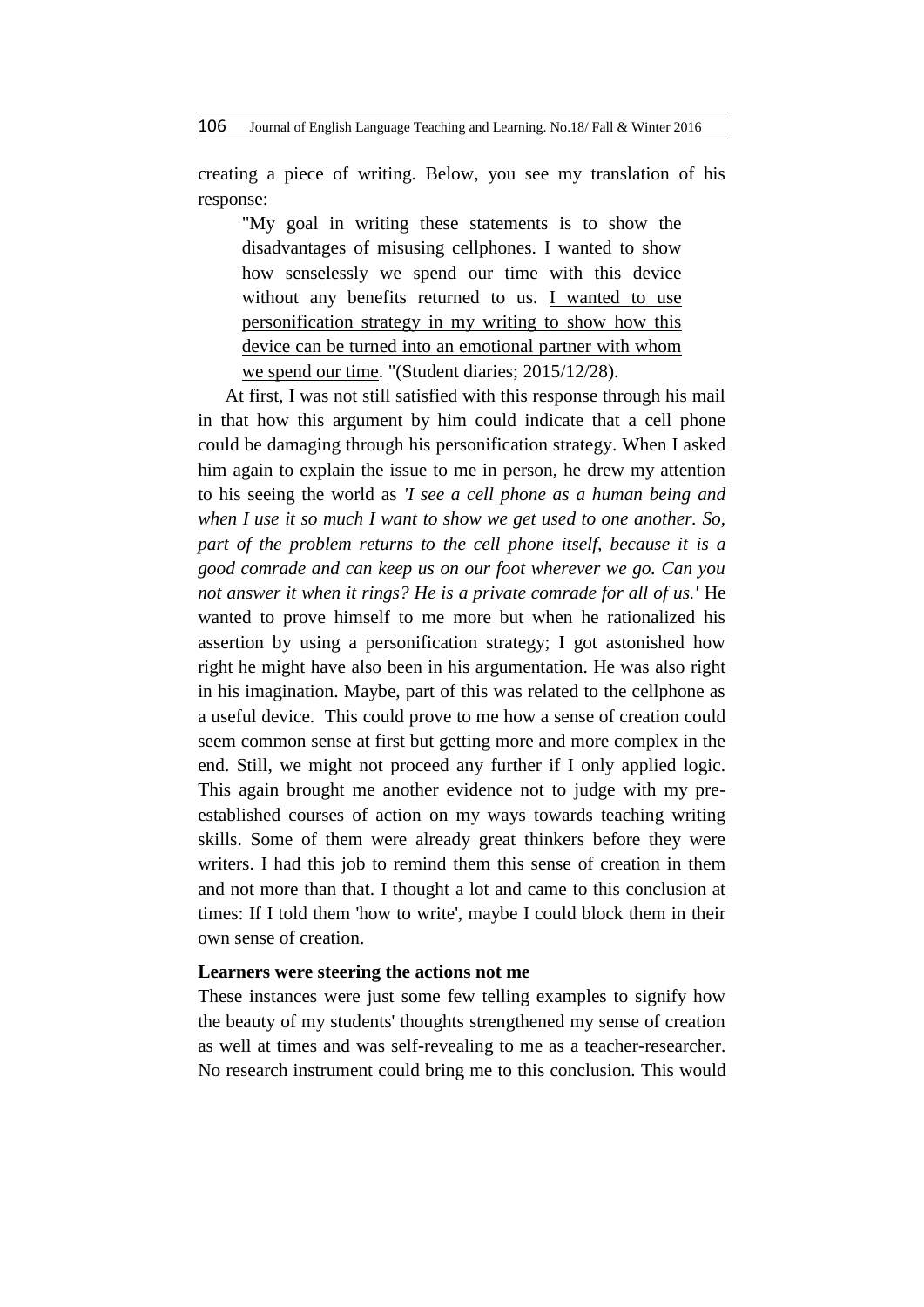certainly not happen if I had not started communication with Mohammad Reza as just one example among many other stories I had collected in my writing course with them, or else I would surely take it for granted that I must be the one who knows more than they do. One possible effect of my action research was just for me to know if I had to still explore more within my learners instead of sifting through a myriads of books and articles by OTHERS on 'how to teach writing' and a countless number of monographs, thesis dissertations, etc. which I had complied in my reviewed literature log folder.

If I were to follow systematic AR, the principles obliged me to set goals beforehand and mount students on my own ways of understanding the world, but this experience proved itself to me to the contrary and was a source of (un)learning to problematize my ways of understanding of the phenomena because *'Mohammad Reza and still other students were also right in their learning routes.* 

## **Challenges in ensuring catalytic trustworthiness check**

The other criteria for ensuring the trustworthiness and later dependability of my research was taking heed of 'Catalytic' trustworthiness, which refers to the extent to which the research allows the participants to deepen their role concerning the social realities of their settings, Anderson's et al (1994). This reminded me during all data collection procedures to take care not to set so many extracurricular activities on my learners so that their whole class time and their extra time for doing their other activities during their academic semester be focused on my exclusive goals in the writing course: "how to write an essay in English".

Regarding this fifth type, each session I prepared a list of preselected texts and passages for different aspects of the weaved syllabus. When I started introducing each aspect, there were diverse questions and suggestions by my students which made me set different goals for the next session, which might overload some but set free many others to take their own routes for learning 'essay writing' rules. As evidence, below I will present one of my class sessions, where such experience led me to prepare various still other materials and teaching aids to include in my future sessions which was contradicting to the goals behind observing 'Catalytic' trustworthiness.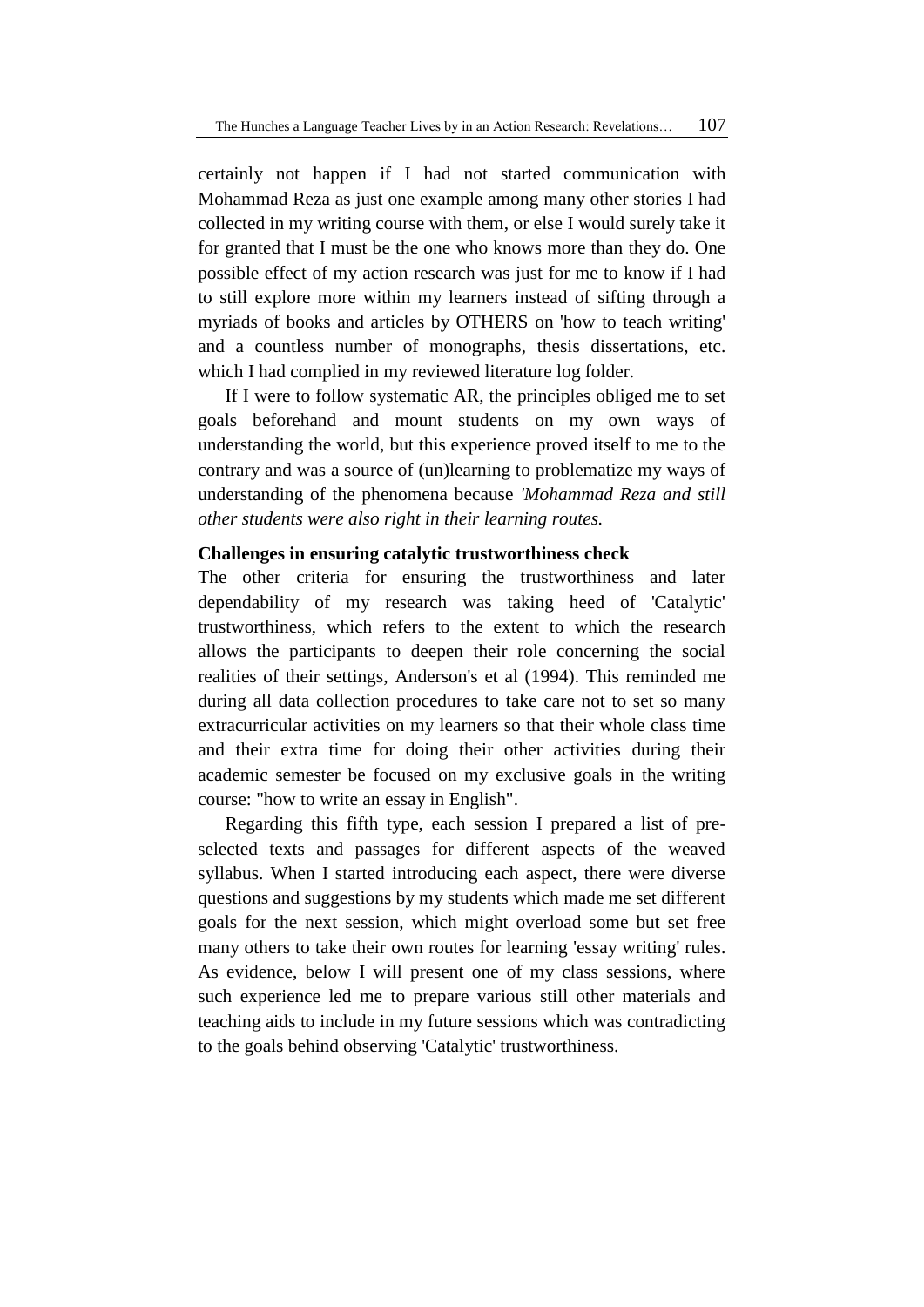'Class began with my discussion over how to restrict their research topics to be manageable in writing their thesis statement in 'introduction' section of their articles. Various examples were provided to make the discussion clearer. I gave them three utterances to compare: 1) US presidency, 2) Kennedy's decisions in Cuban crisis, 3) Kennedy's decisions in Cuban missile crisis, which revealed his determination to protect American interests despite a threat of nuclear war. They were gazing at me with puzzling faces… (My teaching diary, Mehr, 1393/7/12)

After giving them the examples above, I realized that they were puzzling over the issues relevant to writing a good thesis statement just because some of them had not yet opted for their "research" course! They had been struggling over the issues to know 'what a thesis statement' meant before I was to teach what it involved and how they should write a good thesis statement. In the next session, I had to stop my discussion at that point and explain for them what other research moves in the introduction like 'significance of the study',' statement of the problems', signified. Since this might take the whole term and took us away from the teaching goals, I put two or three useful books for them on my website, to which they had access through the uploaded materials on my virtual website mentioned before. This could ensure that in the subsequent sessions, I would probably continue with the rest of my syllabus and expect the routines to come by, but the fact was that there was still a countless number of issues related to doing ' research', which I had to explain and in some cases, I had to refer them to their subject matter teachers. Issues like finding out more about 'the gaps in literature' in their selected topics, this was another evidence, which caused me to change my teaching goals sometimes at the middle of the course. My students' responses to my concerns always moved me as a teacher to a secondary position not to think of myself as having agency in what and how just my ways of seeing the world was different from theirs. This signified to me as a reflective teacher to think in still countless number of ways related to diverse conceptualizations of worldly matters in that I should not always seek truth from ordinary routines expected from an idealized class. If I were to follow systematically on my ways toward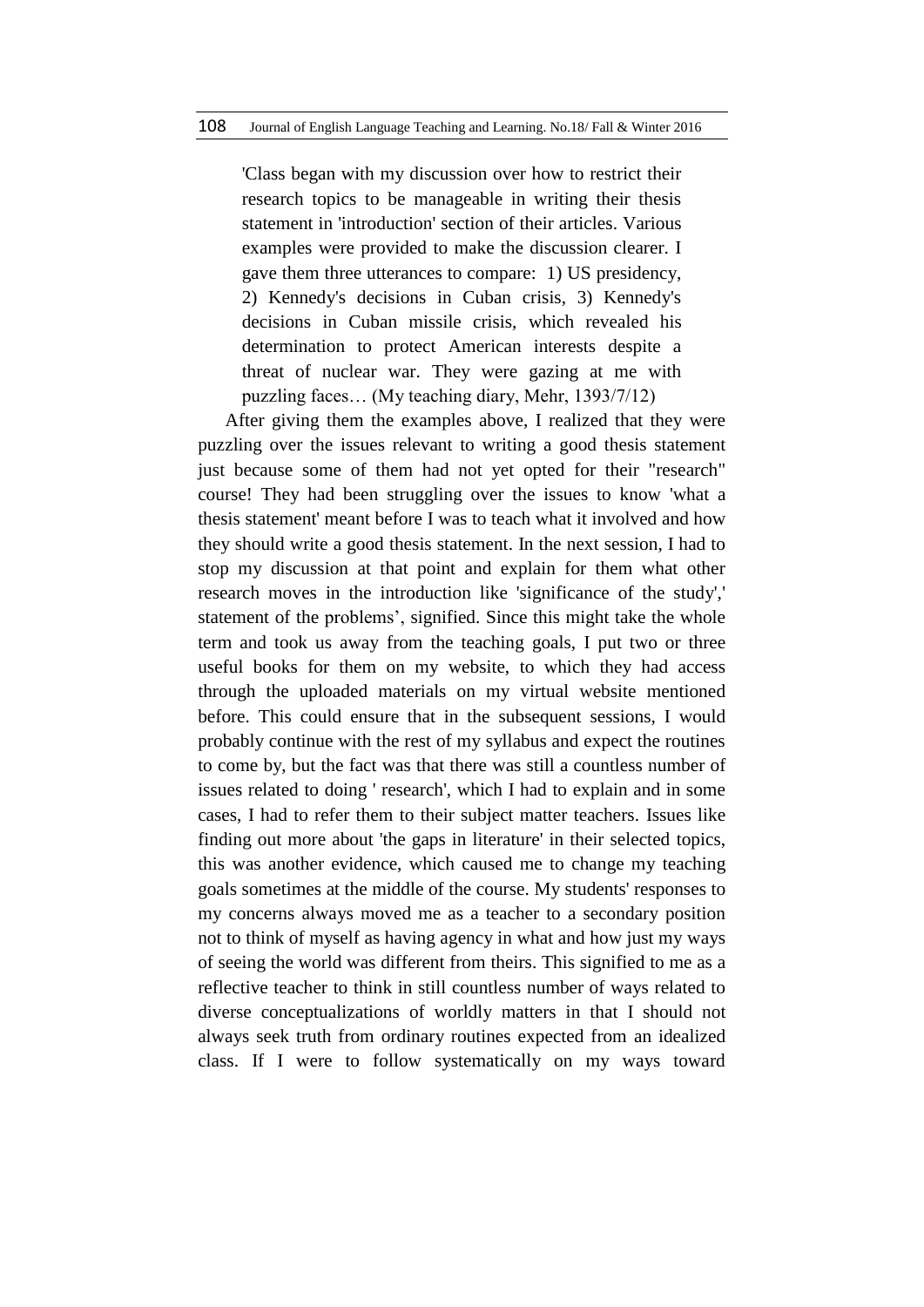conceptualization and designing thinking practices from my standpoint, I would certainly fail to see through what was involving in my students' mind.

## **Discussion**

In this short survey, the authors mainly wanted to bring arguments and evidences for the cyclic nature of L2 writing courses in an EAP context.

In response to the first research question concerning securing two types of validity checking (process and catalytic), we referred to several facts, evidences and counter/evidences that had deterred us tread on fixed routes of learning towards teaching essay writing skills to some university students at undergraduate levels. Regarding "process validity" or trustworthiness checking in which it is claimed participants must be able to keep up with the action or treatments, in order to maintain this type of validity in this study, we had to take time to set different strategies to assess each student's progress at their own pace. Accordingly, we did not set fixed rules for all and will not penalize students in case they were not able to deliver their writing assignments by the given deadlines as in Fataneh's case, for instance. Here, 'Time triangulation' was a technique which we could use to ensure various ongoing and constant examining of the students' ideas are done over the discussion groups and students' diaries, which followed during the instructional period. Regarding "Catalytic validity" another trustworthiness check which we had to ensure in my study, other cases like Mohammad's and Mohammad Reza's cases showed how difficult it was to secure this type of validity in our work. Deepen their roles concerning the social realities of their settings, were intermingled with so many different and in some cases unknown realities, which made it hard for us to secure this validity checking during the research phases. Although this reminded us during all data collection procedures to take care not to set so many extracurricular activities so that their whole class time and their extra time for doing their other activities during their academic semester were not taken, we had to do other actions to the contrary as well to lead them to proper routes toward learning.

Thus, making an attempt to bridge in the gap between *'the ideal'*  and *'the real'*, made us find new routes of learning via a reflective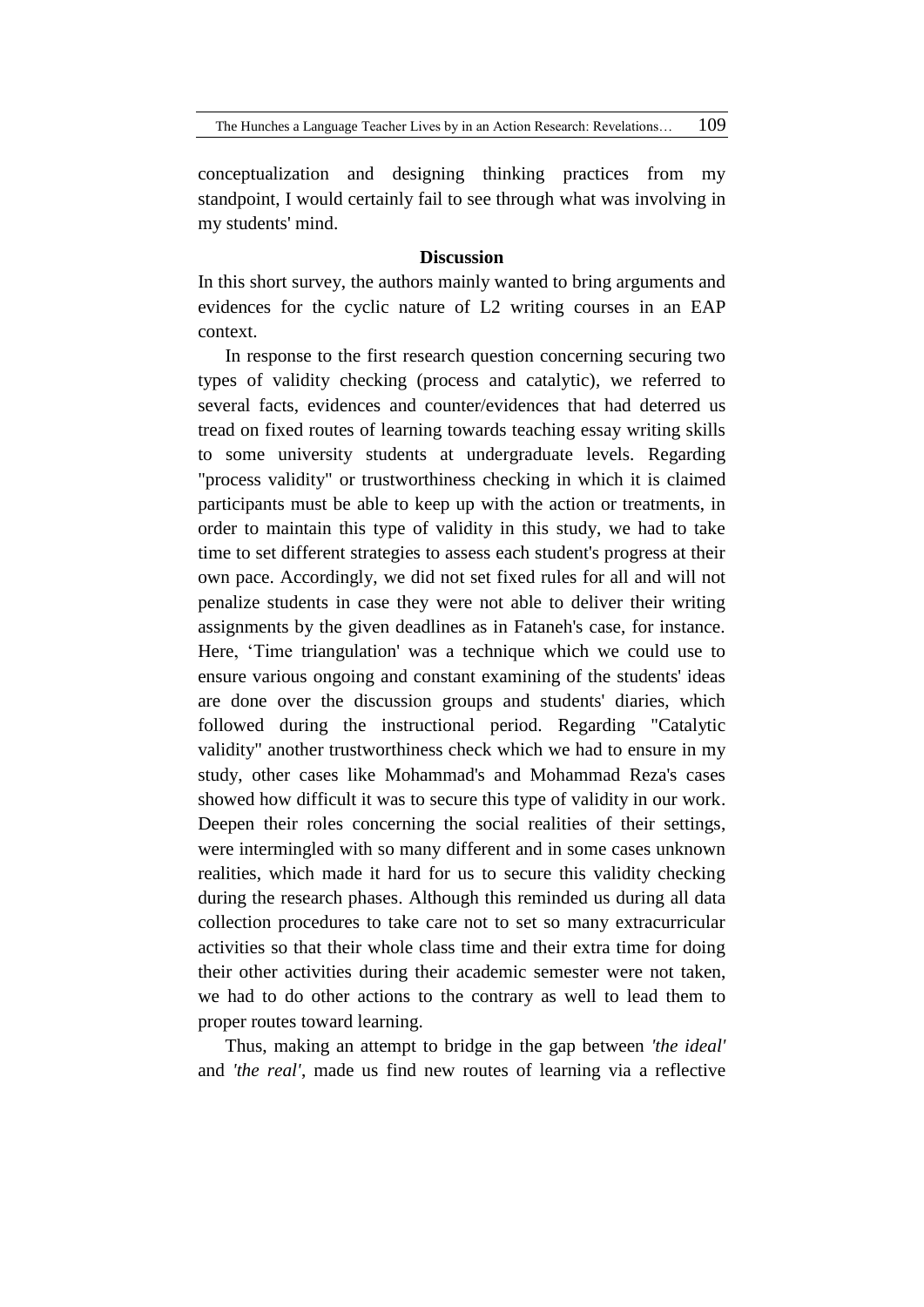observation in a real context, which could not be taken via static routes of learning and re/searching our professional world via single session research instruments used in other research enquiries as to assessing writing abilities. It was so because through utilized emancipatory AR platforms, we could certainly find out how the target learners were *following their own routes on their way to write*. This was surely tractable through emancipatory versions of AR compared with technical designs as such since we could change and adjust the courses of action to fit new strategies all the time. As Hyland (2016) - a distinguished professor and researcher in writing arenas- also alleged, '*There is no 'one-size-fits-all' formula to carrying out research on writing (or on anything else) but nor is there a perfect approach to every question* (p.117).

In response to the second research question as to how following emancipatory action research could be fitting, it must be noted that we followed an Action Research design in our study because we believed 'writing' in its totality could not be researched through only specific instances and single session, one-shot courses of action. If we were to follow the routes towards teaching the intended pre-planned syllabus with hard and fast rules via a technical Action Research design, there might not really remain room for further reflection and opening talk with individual cases for whom pre-conceived syllabus meant nothing. As Hyland also contended on this fact, there were no other ways to come to this conclusion since:

'In fact, the choice of methodology we adopt to study L2 writing will largely depend on what we believe writing is, the model of language we subscribe to, and how we understand learning'.(.p.117)

Hyland in his assertion here implied that taking specific strategies to research on aspects of writing depends on the hidden values that a teacher-researcher holds true for him/herself. This seemed to us to be a proper way of understanding the complex nature of writing courses in general and essay writing in particular though it was interesting to note that some scholars of writing believed to the contrary. As an example, after interviewing with 48 writing instructors, Cumming (2003) stated that there are uniform procedures in writing courses across the globe. This could hardly be achieved in our study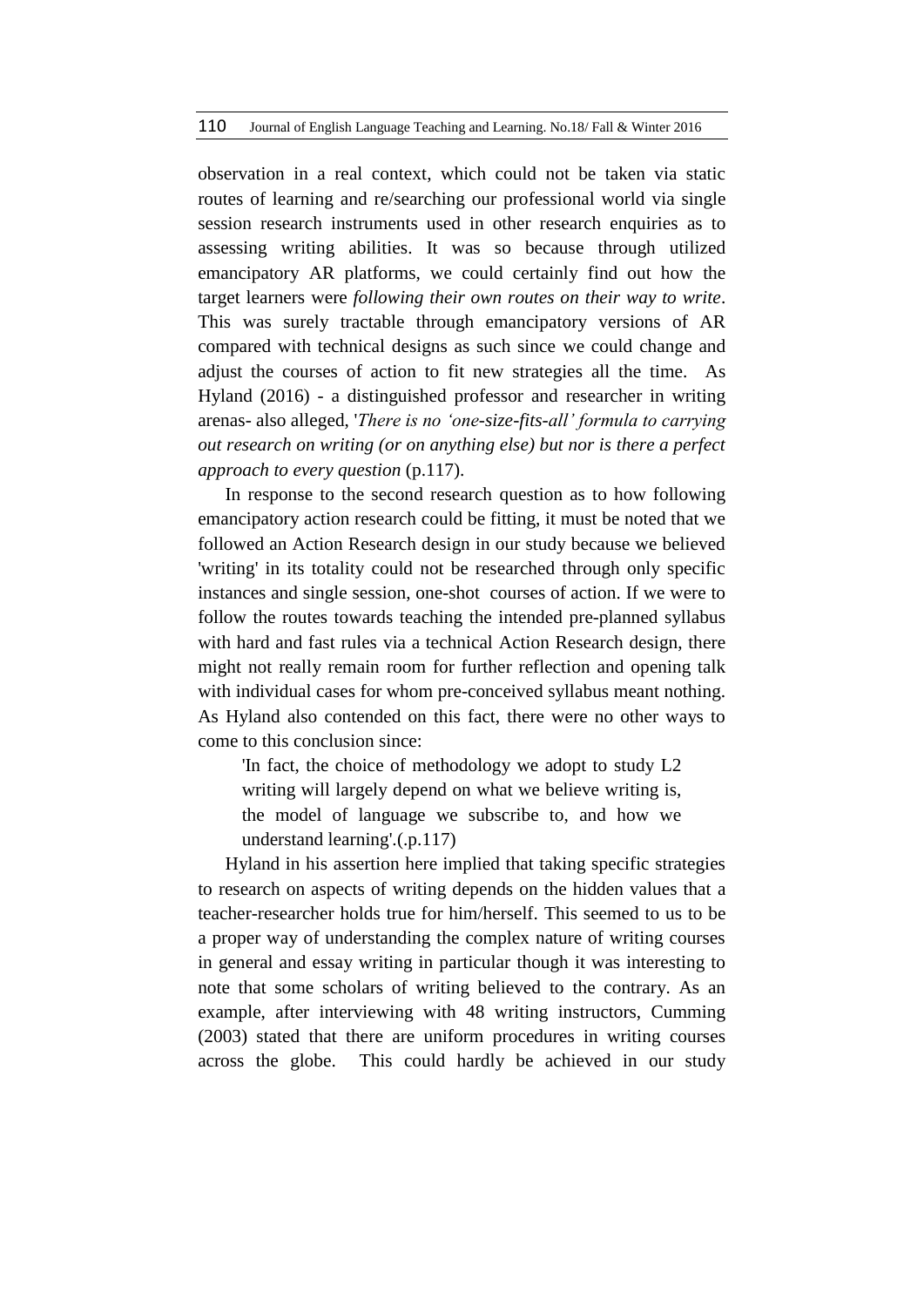regarding essay writing instructions as the present cases all indicated that uniformity in teaching writing courses could not be established even in one course among the same university disciplines. Furthermore, writing itself as one aspect of written literacy along with 'reading' is not an individualistic process but calls for more complex research designs having collaborative courses of action (Shedadeh, 2011). In so doing, a large number of researchers, students, peer groups, research assistants must be involved in order that sound and more true to life conclusions can be achieved. In the long history of research inquiries on writing aspects, in the majority of cases, unfortunately, a single researcher usually follows writing aspects via one single session research designs. One contribution in this study was that text samples and multiple interviewing sessions with individual learners having an indirect impact of their subject matter teachers brought some light on the complex nature of thinking processes pertained to specific cases within learners. Live interaction of the third author in this research with her learners about their writing behavior was self-revealing in many cases not to take everything for granted about their ways of looking at the world phenomena. When their rationales for opting for a specific topic could possibly be taken as a weak point, this was immediately ruled out altogether with further open discussions not to be associated with their language level. In specific cases, there must have been still a lot of other hidden factors involved in not choosing a topic as such. Explicitly, changing to other topics for their writing assignments could still be related to their outlook, changing ideologies, not having the necessary research skills in doing experiments, changing perspectives towards the nature of writing itself, changing views towards research writing itself among many others.

As a final point, this study mainly tried to communicate a major message to the academic public esp. language educators who intend to follow AR designs in their courses: If due researchers opt for more emancipatory and more true-to-life observation of the authentic cases where learners are observed over a large time span, they can better instantiate the true nature of their writing development compared with more organized conditions corroborated in one single session assessments or through quasi/experimental methodologies.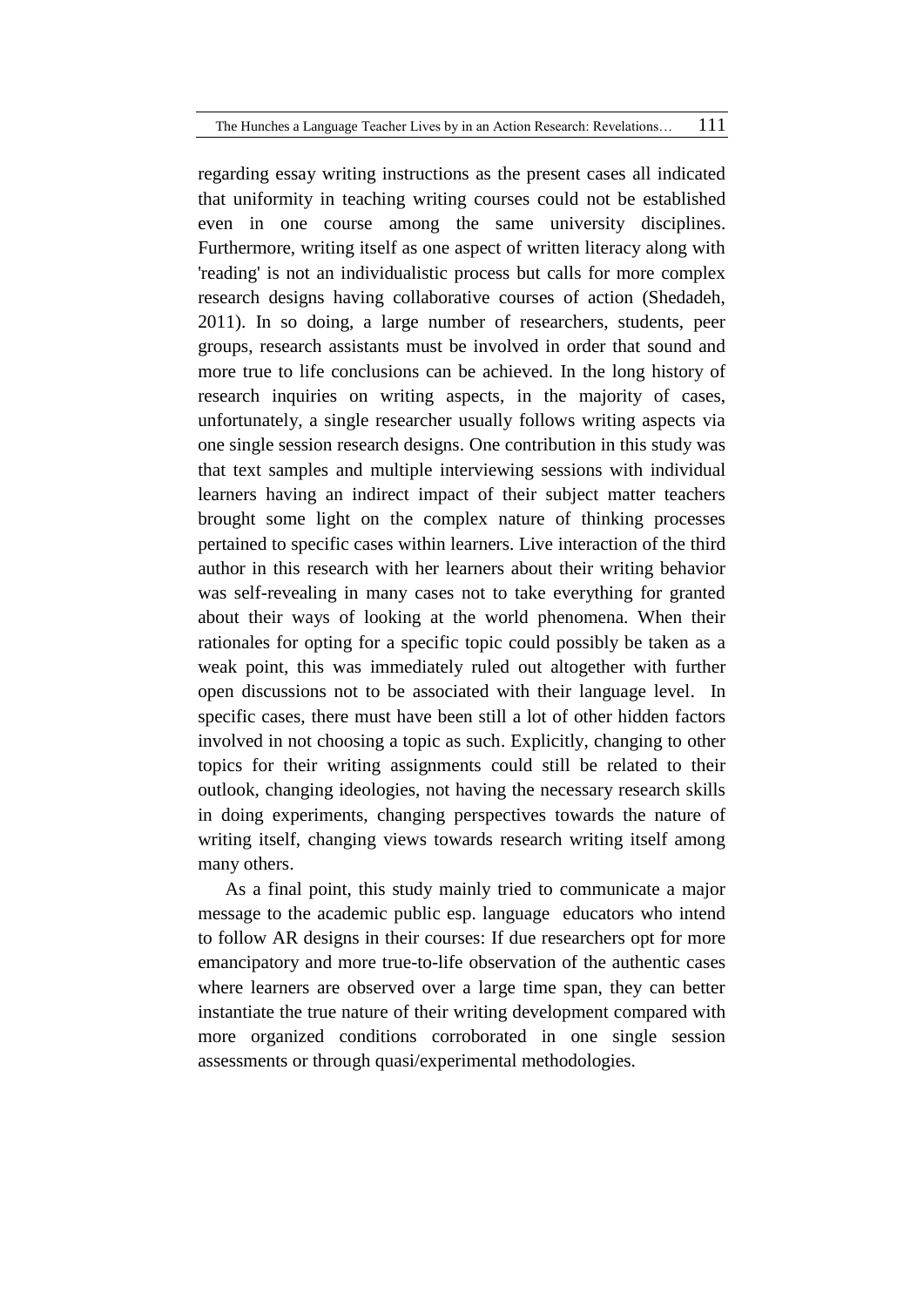#### **References**

- Allison, D., Corcos, R. & Lam, A. (1994). Laying Down The Law? Reflecting On Course Design in Progress. *Hong Kong Papers in Linguistics and Language Teaching* 17, 1-12.
- Anderson, G. L., Herr, K. & Nihlen, A. S. (1994). *Studying your own School. An Educator's Guide to Qualitative Practitioner Research*, Thousand oaks, CA: Corvin press.
- Burns, A. (2005). Action research: An evolving paradigm? *Language Teaching*, 38(2), 61.
- Burns, A. (2010). *Doing Action Research in English Language Teaching: A guide for practitioners,* New York: Routledge.
- Butt, D., Fahey, R., Feez, S., Spinks, S., & Yallop, C. (2000). *Using functional grammar: An explorer's guide.* Sydney: National Centre for English Language Teaching and Research, Macquarie University.
- Carr, W. & Kemmis, S. (1986). *Becoming critical: Knowing through action research*. Geelong, Victoria: Deakin University.
- Clandinin, D. Jean & Connelly, F. Michael (2000). *Narrative inquiry: Experience and story in qualitative research.* San Francisco, Ca: Jossey-Bass.
- Crawford-Lange, L. M. (1982) Curricular Alternatives for Second-language learning, in T. V. Higgs (Ed.) *Curriculum Competence and the Foreign Language Teacher*. Skokie: National Textbook Company.
- Denzin, N. K., & Lincoln, Y. S. (Eds.) (2005). *The Sage handbook of qualitative research* (3rd ed.). Thousand Oaks, CA: Sage.
- Freeman, D., & Richards, J. C. (1996). Prologue: A look at uncritical stories. In D. Freeman & J. C. Richards (Eds.), Teacher learning in language teaching (pp. 1–6). Cambridge: Cambridge University Press.
- Frelin, A. (2013). *Exploring teachers' relational professionalism in schools.* Rotterdam, The Netherlands: Sense Publishers.
- Gao, X., & Xu, H. (2014). The dilemma of being English language teachers: Interpreting teachers' motivation to teach and professional commitment in China's hinterland regions. *Language Teaching Research,* 18(2), 152–168. Doi: 10.1177/ 1362168813505938.
- Authors, (2015). How We Weave Our Learning Carpet: A Course on Rooted Syllabus Design! Paper presented at seventh Multiversity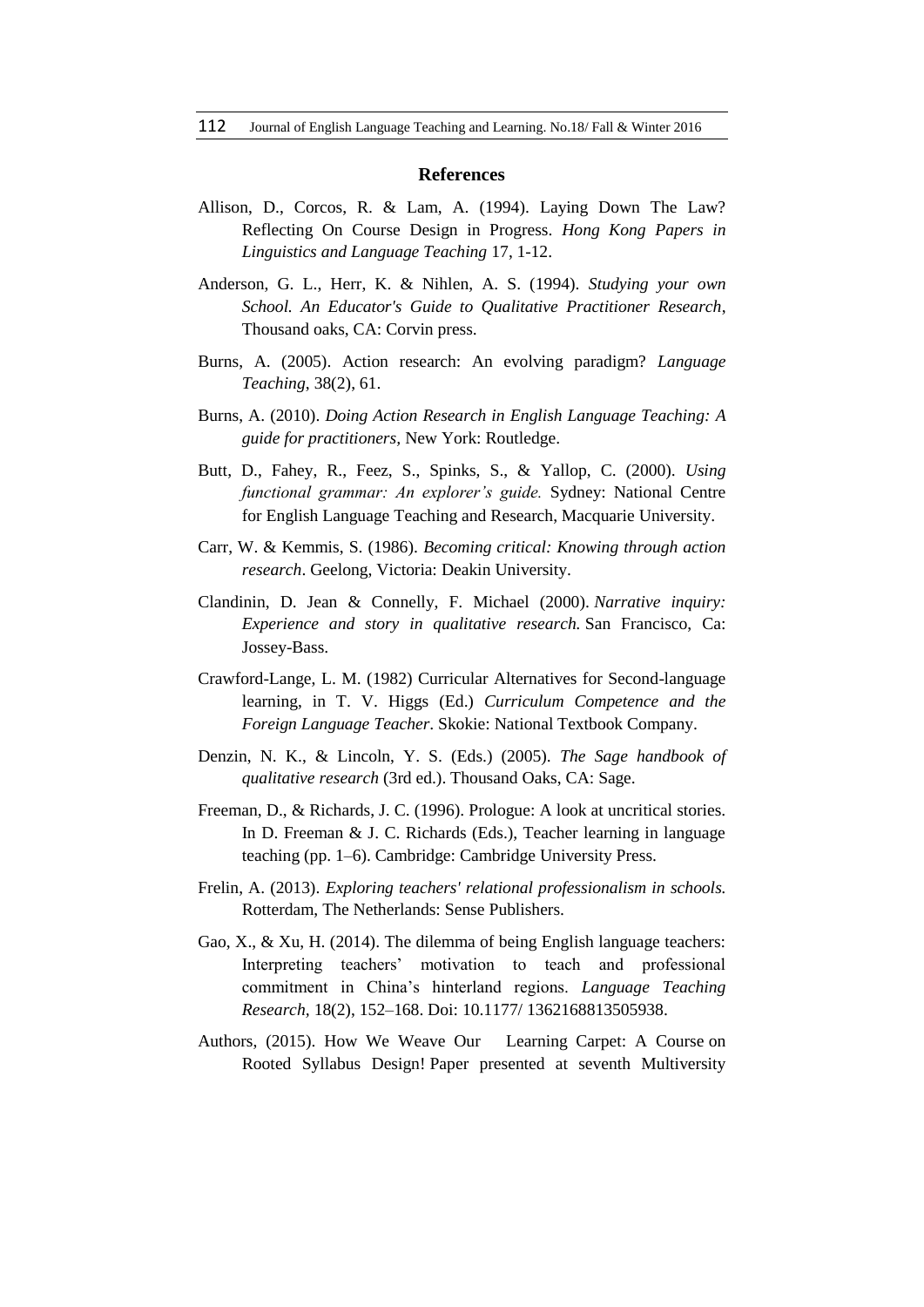Conference: 'Decolonisation, Leadership and Knowledge Democracy in the 21st Century University', University of Nottingham Malaysia Campus, 25th - 27th January.

- Glaser, Barney G. and Strauss A. (1967). *The Discovery of Grounded Theory: Strategies for Qualitative Research.* Chicago, IL: Aldine Publishing Co.
- Golombek, P. (1998). A study of language teachers' personal practical knowledge. *TESOL Quarterly*, 32(3), 447–464.
- Greenwood, D., & Levin, M. (2007). *Introduction to action research. Social research for social change* (2nd ed.). Thousand Oaks, CA: Sage Publications.
- Haneda, M. & Alexandre, M. (2015). ESL teacher advocacy beyond the classroom. *Teaching and Teacher Education*, 49, 149-158.
- Harrington, H. (1994). Teaching and knowing. *Journal of Teacher Education,* 45, 190– 198.
- Hopkins, D. (1994). *A teacher's guide to classroom research* (2nd ed.). Buckingham: Open University Press.
- Hyland, K. (2014). *Written academic English. In The Cambridge Handbook of English Corpus Linguistics*, In D. Biber & R. Reppen. Cambridge University Press.Genre and Discourse Analysis in Language for Specific Purposes. In C. Chappele (ed.) The Encyclopedia of Applied Linguistics. Oxford: Wiley-Blackwell.
- Hyland, K. (2007). Genre pedagogy: Language, literacy and L2 writing instruction. *Journal of Second Language Writing* 16, 148 – 64.
- Hyland, K. (2016). Methods and methodologies in second language writing research. *System*, 59, 116-125.
- Jia, L. (2009). Contrasting models in literacy practice among heritage learners of Mandarin. *Journal of Asian Pacific Communication*, *19*, 56–75.
- Johnson, R. K. (1989). The second language curriculum. New York: Cambridge University Press.
- Kemmis, S., & McTaggart, R. (Eds.). (1988). *The action research planner.*  3rd edition. Geelong: Deakin University Press.
- Lillis, T., & Curry, M. J. (2010).*Academic writing in global context.*  London: Routledge.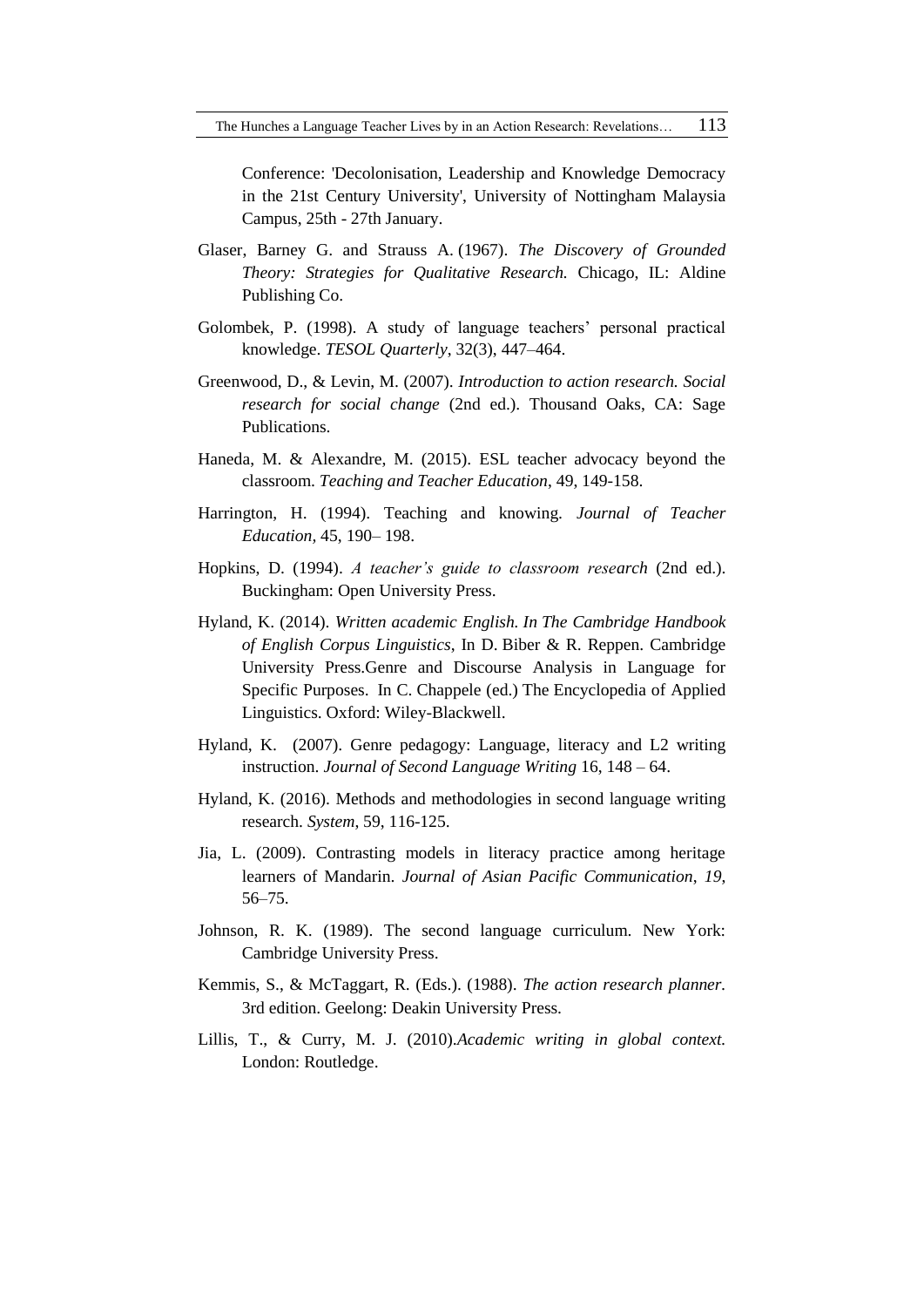- Lotherington, H. (2002). Coordinated action research as a model for PD in bilingual education. *Australian Language Matters*, 10(2), 5.
- McKernan, J., (1991). *Curriculum Action Research. A Handbook of Methods and Resources for the Reflective Practitioner*, London: Kogan Page.
- Masters, J. (1995) 'The History of Action Research' in I. Hughes (ed) *Action Research Electronic Reader,* The University of Sydney, online [http://www.behs.cchs.usyd.edu.au/arow/Reader/rmasters.htm.](http://www.behs.cchs.usyd.edu.au/arow/Reader/rmasters.htm)
- Mills, G. E. (2000). *Action Research: A Guide for the Teacher Researcher*: Prentice-Hall, Inc., One Lake Street, Upper Saddle River, New Jersey 07458 (\$28). Tel: 800-282-0693 (Toll Free); Web site: http://www. prenhall.com.
- Nunan, D. (1990). Action research in the language classroom. In J. Richards & D. Nunan (Eds.), *Second language teacher education* (pp. 62–81). New York: Cambridge University Press.
- Paltridge, B. (2004). *The exegesis as a genre: An ethnographic examination.* In L. Ravelli and R. Ellis (eds.), Analysing Academic Writing: Contextualized Frameworks. 84 – 103. London and New York: Continuum.
- Pennington, M. (1996). When input becomes intake: Tracing the sources of teachers' attitude change. In D. Freeman & J. Richards (Eds.), *Teacher learning in language teaching* (pp. 320–350). Cambridge: Cambridge University Press.
- Robinson, P. (1991). *ESP today: A practitioner's guide.* New York & London: Prentice Hall International.
- Somekh, B. (1993). Quality in educational research the contribution of classroom teachers. In J. Edge, & K. Richards (Eds.), *Teachers develop, teachers research: Papers on classroom research and teacher development* (pp. 26–38). Oxford: Heinemann.
- Street, B. (2013). Applying Earlier Literacy Research in Iran to Current Literacy Theory and Policy. *Iranian journal of society, culture, and language*, 1(1), 1.9.
- Stringer, E. T., Christensen, L. M. F. & Baldwin, S. C. (2009). *Integrating teaching, learning, and action research: enhancing instruction in the K-12 classroom*: Sage.
- Swales, J. M. (2009). *Incidents in an educational life: A memoir (of sorts).*  Ann Arbor, MI: University of Michigan Press.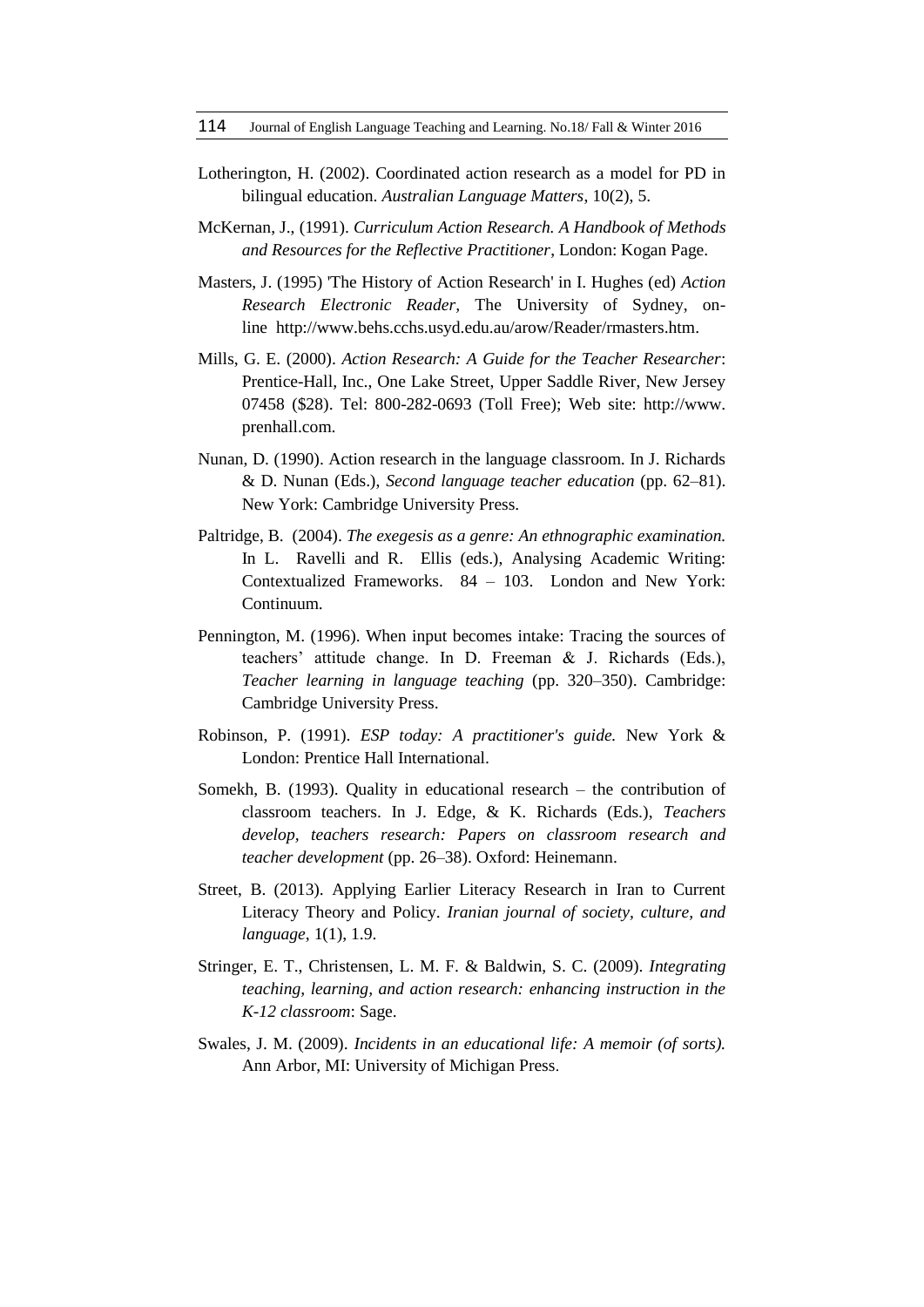- Talmy, S. (2008). The cultural productions of the ESL student at Tradewinds High: Contingency, multidirectionality, and identity in L2 socialization. *Applied Linguistics*, *29*, 619–644.
- Thomas S. C. Farrel (2007) "Action Research" in Reflective Language Teaching: From Research to Practice, *Continuum,* 94-106.
- Wallace, M. (1996). Structured reflection: The role of the professional project. In D. Freeman & J. Richards (Eds.), Teacher learning in language teaching (pp. 281–294). Cambridge: Cambridge University Press.
- Yuan, R., Sun, P., & Teng, L. (2016). Understanding Language Teachers' Motivations towards Research. *TESOL Quarterly*, 50(1), 220-234.
- Vanassche, E., & Kelchtermans, G. (2014). Teacher educators' professionalism in practice: Positioning theory and personal interpretative framework. *Teaching and Teacher Education,* 44, 117- 127.
- Zuber-Skerritt, O. (2005). *New directions in action research*. London: The Falmer Press, Taylor & Francis Inc.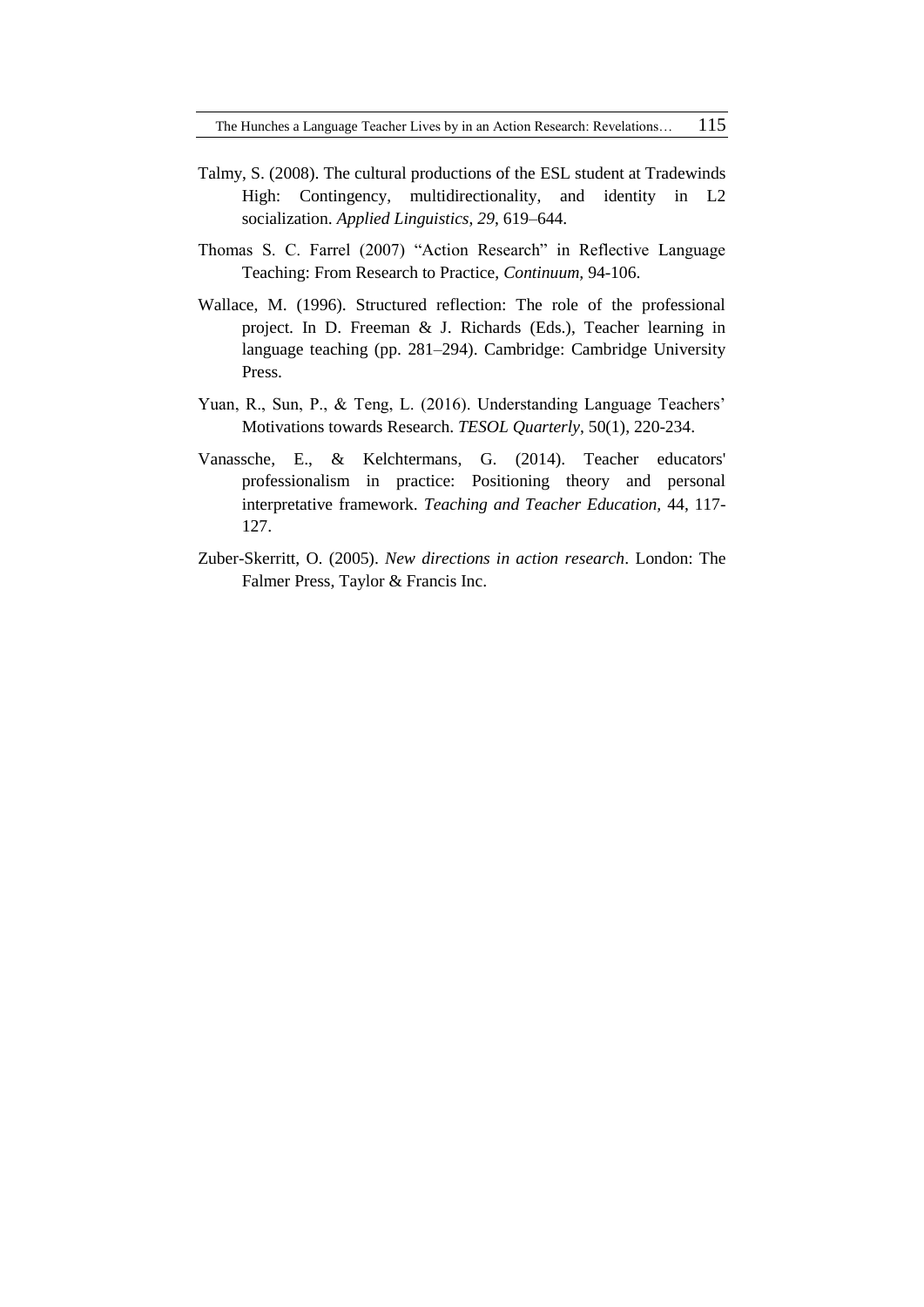# **Appendix**

# **Table 1. The first five sessions of my proposed syllabus**

| Sessions | Teaching                                                                                    | Time       | Research                                                                                                                                                                       | Specific procedures                                                                                                                                                                                                                                                                                                                                                                                                                                                                                                          | Tentative                                                                                                                                                                                                                                                   |
|----------|---------------------------------------------------------------------------------------------|------------|--------------------------------------------------------------------------------------------------------------------------------------------------------------------------------|------------------------------------------------------------------------------------------------------------------------------------------------------------------------------------------------------------------------------------------------------------------------------------------------------------------------------------------------------------------------------------------------------------------------------------------------------------------------------------------------------------------------------|-------------------------------------------------------------------------------------------------------------------------------------------------------------------------------------------------------------------------------------------------------------|
|          | Aims                                                                                        |            | Crafts                                                                                                                                                                         |                                                                                                                                                                                                                                                                                                                                                                                                                                                                                                                              | Resource tools                                                                                                                                                                                                                                              |
|          |                                                                                             |            | Writing arts                                                                                                                                                                   |                                                                                                                                                                                                                                                                                                                                                                                                                                                                                                                              |                                                                                                                                                                                                                                                             |
| First    | Arising<br>interest<br>and<br>motivation<br>among<br>for<br>learners<br>(re)searching       | 45<br>mins | 1)Instruction to<br>the<br>course<br>goals<br><b>Research</b><br>crafts:<br>Sensitization of<br>students<br>to<br>different genres<br>of writing<br>at<br>academic<br>settings | This<br>$\bf{A}$ )<br>proposed<br>syllabus<br>will<br>be<br>circulated<br>among<br>learners as a guide to<br>the whole course<br>B) Various<br>genre<br>classifications<br>at<br>academic<br>settings<br>are discussed<br>very<br>briefly to sensitize<br>students to text types<br>or genres such as<br>Autobiographical<br>essays, Biographical<br>Summaries,<br>Articles.<br>Science<br>Reports,<br>reviews.<br>Applications, Letter<br>to the Editor, etc.<br>with<br>a<br>special<br>reference to research<br>articles. | Academic<br>$\left( \right)$<br>writing course<br>R.<br>by<br>R.<br>Jordan<br>2)<br>Writing<br>power<br>by<br>Caplan<br>3)<br>Writing<br>research<br>by<br>papers<br>James<br>D.<br>Lester<br>4)<br>Class<br>handouts<br>on<br>sample<br>research<br>topics |
| Second   | Helping<br>students<br>to<br>find<br>their<br>routes<br>own<br>by promoting<br>self-enquiry | 45<br>mins | <b>Research</b><br>Crafts:<br>Introducing<br>topic selection<br>procedures (1)                                                                                                 | A)Teaching<br>three<br>self-<br>senses<br>of<br>interest/others'<br>wonders/society<br>appraisal for topic<br>selection<br>Requiring<br>B)<br>Learners to decide<br>on a research topic<br>for the next session<br>and reflect on the<br>their<br>reasons<br>for<br>choices                                                                                                                                                                                                                                                  |                                                                                                                                                                                                                                                             |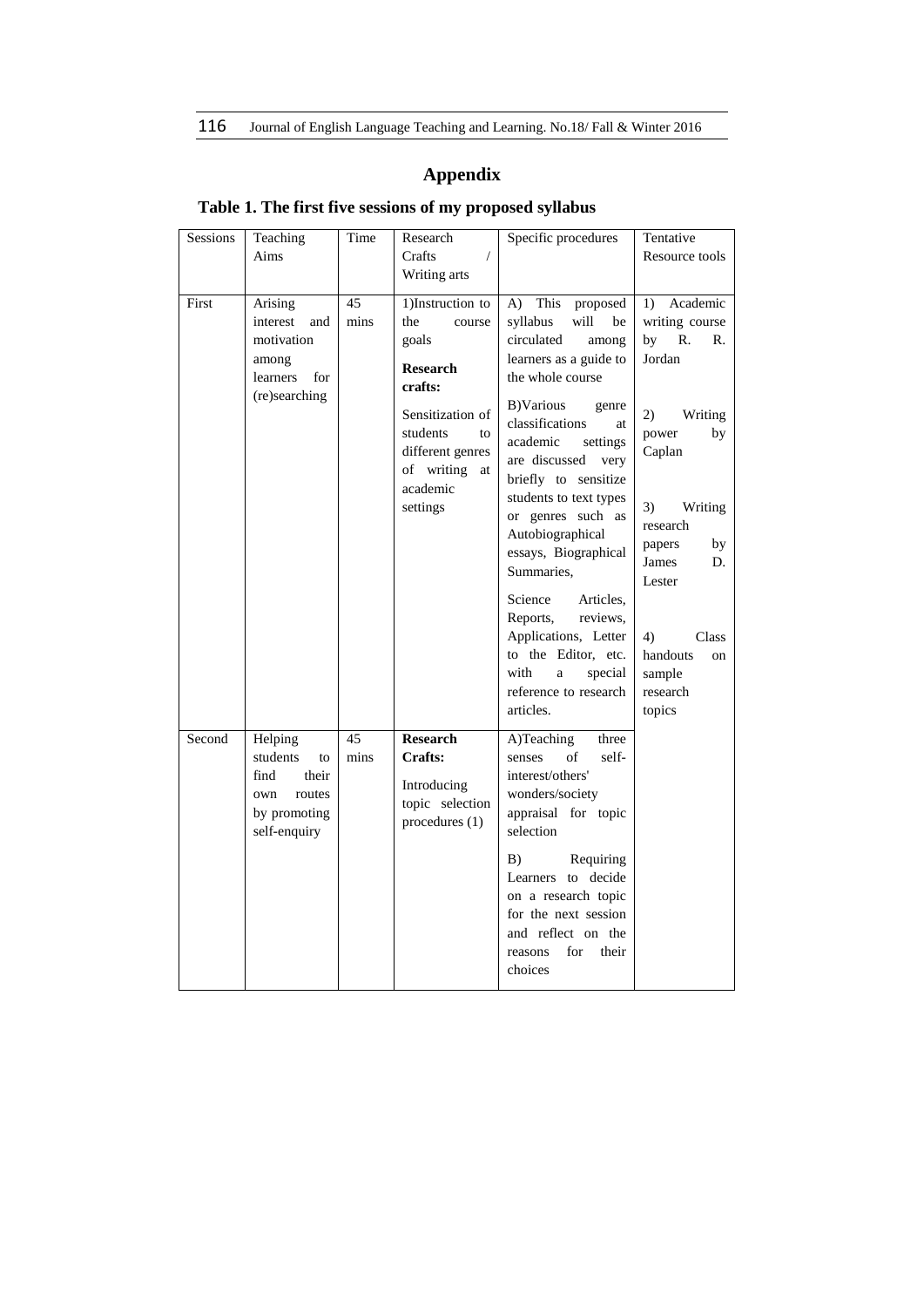| Third    | Leading<br>students<br>to<br>find<br>important<br>problems<br>to<br>solve                                  | 45<br>mins | <b>Research</b><br>crafts:<br>Introducing<br>topic selection<br>procedures (2)                            | Discussing selected<br>research themes or<br>topics<br>the<br>by<br>students                                                                                                                                                                                        |  |
|----------|------------------------------------------------------------------------------------------------------------|------------|-----------------------------------------------------------------------------------------------------------|---------------------------------------------------------------------------------------------------------------------------------------------------------------------------------------------------------------------------------------------------------------------|--|
| Fou<br>R | Creating<br>a<br>of<br>sense<br>collaboration                                                              | 45<br>mins | <b>Research</b><br>crafts:<br>Creating<br>research teams:<br>enhancing<br>collaborative<br>writing skills | Holding<br>$\bf{A}$<br>a<br>conference<br>session<br>with content teachers<br>in discussion groups<br>the<br>selected<br>for<br>topics<br>Creating<br>B)<br>a<br>online<br>common<br>profile<br>the<br>on<br>provided<br>class<br>website for probable<br>questions |  |
| Five     | Provoking<br>thought<br>management<br>among<br>learners<br>to<br>initiate<br>talk<br>on a crucial<br>topic | 45<br>mins | <b>Research</b><br>crafts:<br>Topic<br>restriction                                                        | A)Discussing<br>strategies<br>for<br>limiting topics<br>to<br>manageable crafts<br>B)Assigning<br>self-<br>for<br>study sources<br>more information                                                                                                                 |  |

# **Table 2. The second five sessions of my proposed syllabus**

| <b>Sessions</b> | Teaching<br>aims                                                                                             | Time       | Writing<br>arts/<br>Research<br>Crafts                                                                                                                          | Specific<br>procedures                                                                                                                                                                          | Tentative<br>Resource<br>tools                                                                                                                                                                                                   |
|-----------------|--------------------------------------------------------------------------------------------------------------|------------|-----------------------------------------------------------------------------------------------------------------------------------------------------------------|-------------------------------------------------------------------------------------------------------------------------------------------------------------------------------------------------|----------------------------------------------------------------------------------------------------------------------------------------------------------------------------------------------------------------------------------|
| Sixth           | Organization<br>thinking<br>of<br>processes<br>among<br>by<br>learners<br>increasing<br>narrative<br>talents | 45<br>mins | <b>Writing acts:</b><br>1) Introducing<br>General<br>paragraph<br>development<br>procedures<br>in<br>different<br>disciplines $(1)$<br>Paragraph<br>2)<br>unity | Teaching<br>A)<br>some<br>paragraph<br>kinds such as<br>'description'<br>and<br>'expository'.<br>B)Introducing<br>the<br>first<br>characteristics<br>of<br>well-<br>a<br>developed<br>paragraph | 1) Paragraph<br>development<br>by<br>Marcela frank<br>2)Introducing some<br>internet<br>sources<br>such<br>as<br>http://hotsheet.com,<br>http://research paper.com<br>3<br>Sample<br>research<br>articles<br>with<br>highlighted |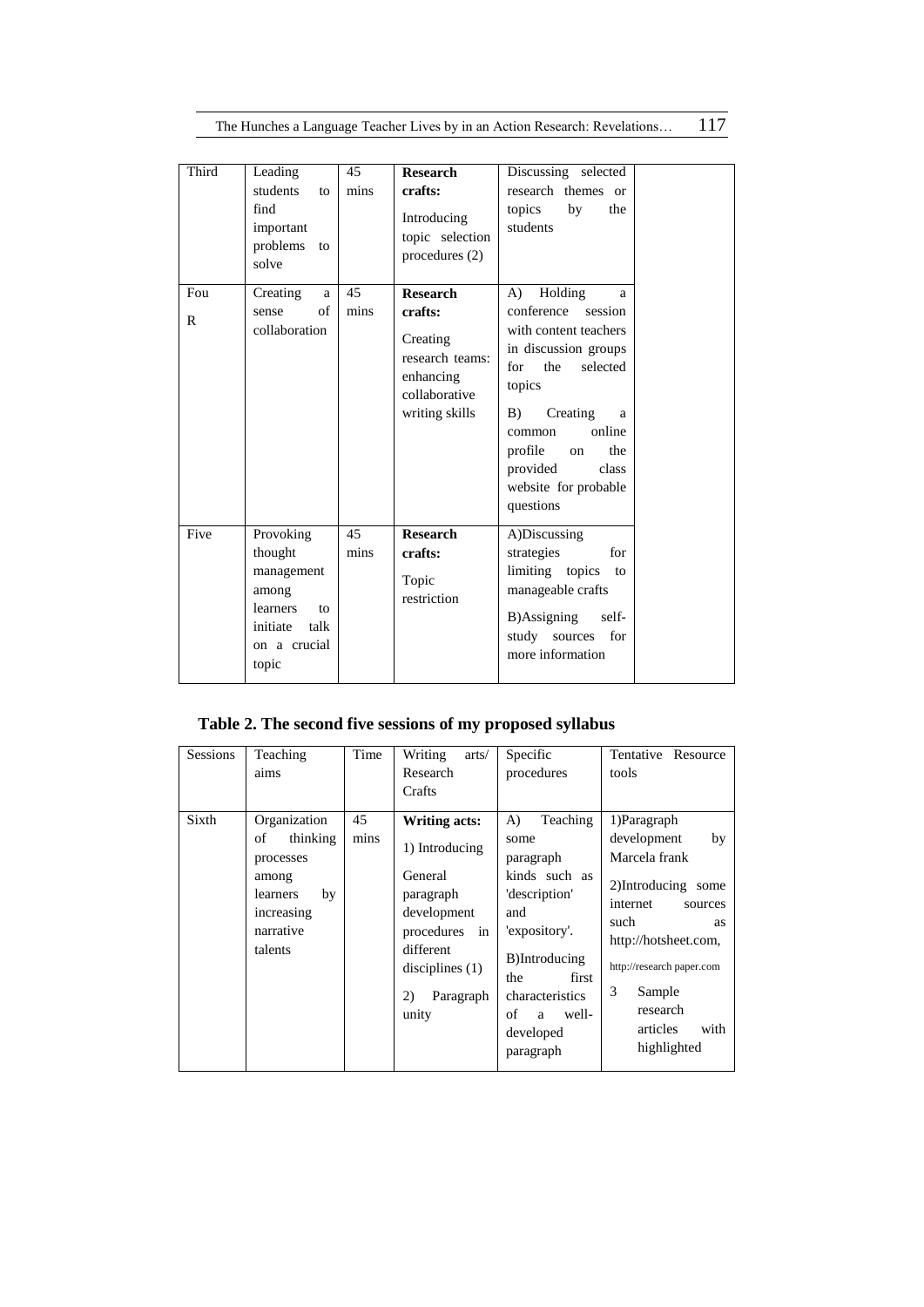| Seventh | Organization<br>of<br>thinking<br>processes<br>among<br>learners<br>by<br>increasing<br>argumentation<br>talents | 45<br>mins | <b>Writing acts:</b><br>1)Introducing<br>General<br>paragraph<br>development<br>procedures in<br>different<br>disciplines (2)<br>2)Coherence in<br>paragraph<br>writing | C) Due to the<br>limited amount<br>of<br>time<br>to<br>devote<br>to<br>further<br>explanations,<br>students<br>are<br>directed<br>to<br>self-study<br>materials<br>(Source no. 1)<br>and 2) for the<br>course<br>to<br>follow<br>the<br>lessons<br>heuristically<br>Teaching<br>A)<br>some<br>paragraph<br>kinds such as<br>'comparison<br>and<br>contrast',<br>'illustration'<br>etc.<br>B) Introducing<br>the<br>second<br>essential<br>feature of<br>a<br>well-developed<br>paragraph:<br>coherence<br>Collecting<br>$\mathcal{C}$<br>students'<br>written | $\overline{4}$ | sections<br>for<br>topic<br>targeted<br>sentences<br>and<br>thesis<br>statements<br>English<br>for<br>Academic<br>Research<br>by<br>Adrian<br>Wallwork<br>(available<br>at<br>class website) |
|---------|------------------------------------------------------------------------------------------------------------------|------------|-------------------------------------------------------------------------------------------------------------------------------------------------------------------------|---------------------------------------------------------------------------------------------------------------------------------------------------------------------------------------------------------------------------------------------------------------------------------------------------------------------------------------------------------------------------------------------------------------------------------------------------------------------------------------------------------------------------------------------------------------|----------------|----------------------------------------------------------------------------------------------------------------------------------------------------------------------------------------------|
|---------|------------------------------------------------------------------------------------------------------------------|------------|-------------------------------------------------------------------------------------------------------------------------------------------------------------------------|---------------------------------------------------------------------------------------------------------------------------------------------------------------------------------------------------------------------------------------------------------------------------------------------------------------------------------------------------------------------------------------------------------------------------------------------------------------------------------------------------------------------------------------------------------------|----------------|----------------------------------------------------------------------------------------------------------------------------------------------------------------------------------------------|

Eighth 1)Offering the

first game rules (RA genre no.1) for initiating talk on the students' selected

45 mins **Research Crafts:** 

RAs

Teaching how to write thesis statements in

**Writing acts:**

samples on descriptive and expository ( Persian manuscripts)

A)Bringing sample research questions from published paper

resources to show elements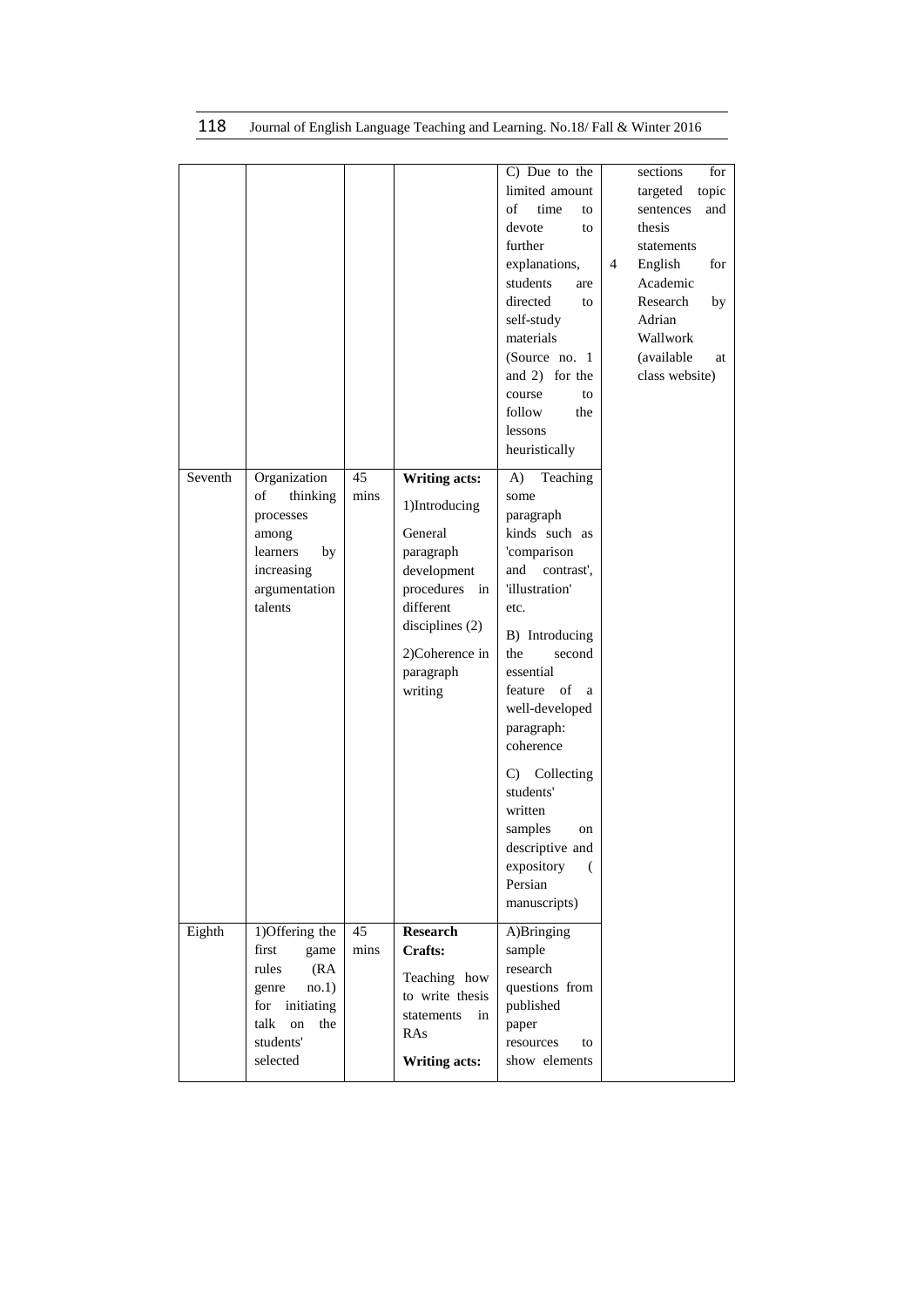|       | topics                                                             |            | Cohesion<br>paragraphs                                                    | in | of<br>cohesive<br>links such as<br>referencing,                                                               |  |
|-------|--------------------------------------------------------------------|------------|---------------------------------------------------------------------------|----|---------------------------------------------------------------------------------------------------------------|--|
|       | 2) Organizing<br>of information<br>in a unified<br>text full<br>of |            |                                                                           |    | conjunctions,<br>ellipsis,<br>substitution,<br>and lexical ties                                               |  |
|       | relevant data<br>logical<br>via<br>sequencing of<br>ideas          |            |                                                                           |    | B)<br>Inviting<br>content<br>teachers<br>to<br>class to discuss                                               |  |
|       |                                                                    |            |                                                                           |    | two<br>one<br><b>or</b><br>published<br>articles<br>concerning                                                |  |
|       |                                                                    |            |                                                                           |    | hidden<br>propositions in<br>the text in the<br>highlighted                                                   |  |
|       |                                                                    |            |                                                                           |    | thesis<br>statements<br>distributed<br>among<br>students                                                      |  |
|       |                                                                    |            |                                                                           |    | (Source<br>material no.3)                                                                                     |  |
|       |                                                                    |            |                                                                           |    | C)Assigning<br>self-study<br>for<br>sources<br>further<br>info.<br>(Source<br>material no. 4)                 |  |
|       |                                                                    |            |                                                                           |    | D) Collecting<br>students'<br>written<br>samples<br>for<br>other<br>taught                                    |  |
|       |                                                                    |            |                                                                           |    | paragraph<br>types<br>in<br>Persian                                                                           |  |
| Ninth | Presenting<br>topic<br>sentences<br>(Genre no.2)                   | 45<br>mins | <b>Research</b><br>Crafts:<br>Organizing of<br>new and old<br>information |    | A)Discussing<br>readability of<br>different texts<br>by<br>bringing<br>some<br>samples<br>from<br>Wallswork's |  |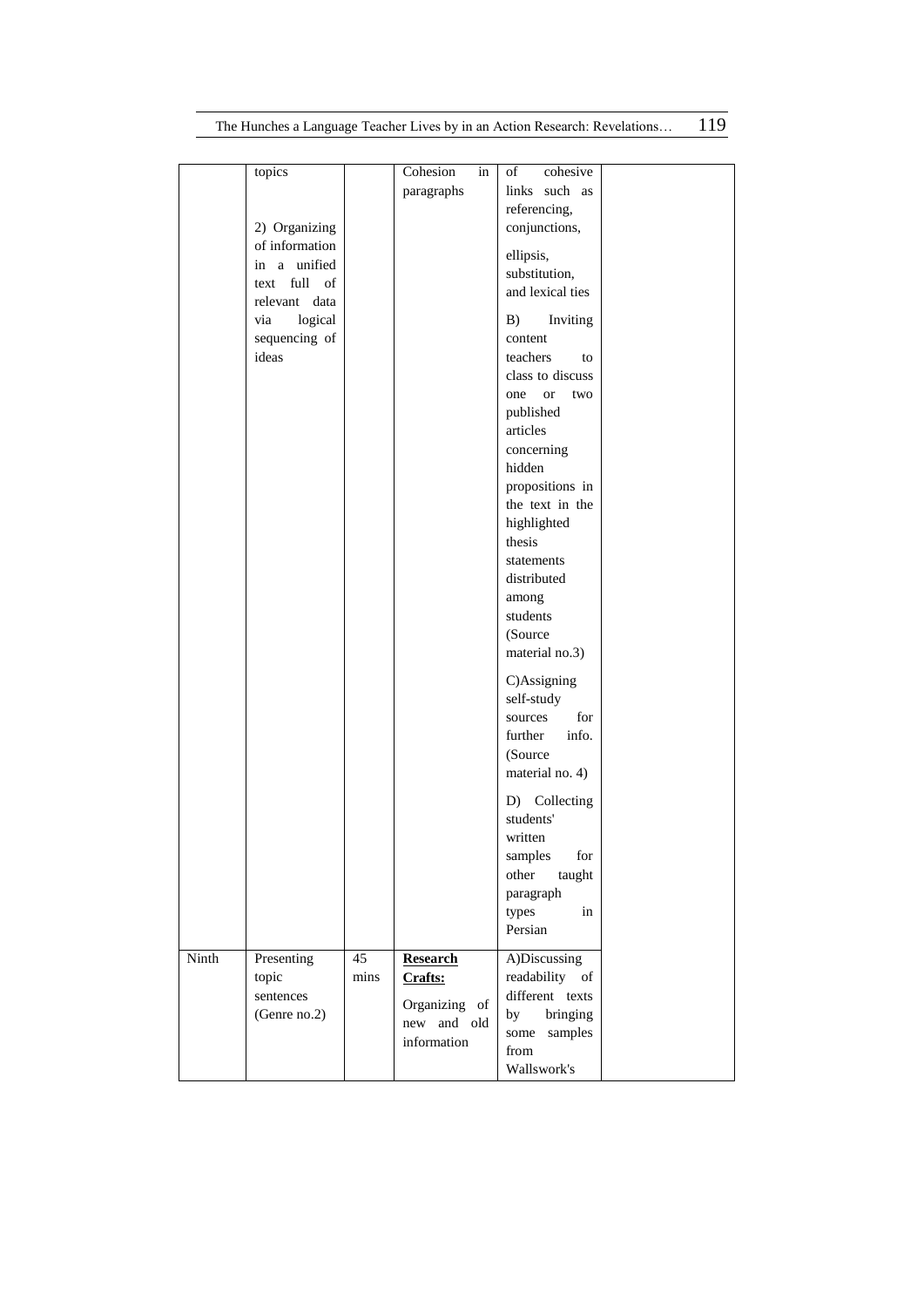120 Journal of English Language Teaching and Learning. No.18/ Fall & Winter 2016

|       |                                                                                                                                     |            |                                                                                                                                                         | book (2011)<br><b>B)Giving</b><br>feedback<br>$_{\rm on}$<br>students<br>previous<br>assignments<br>and tasks                                                                                         |  |
|-------|-------------------------------------------------------------------------------------------------------------------------------------|------------|---------------------------------------------------------------------------------------------------------------------------------------------------------|-------------------------------------------------------------------------------------------------------------------------------------------------------------------------------------------------------|--|
| Tenth | 1)Instructing<br>problem<br>posing skills<br>2) Increasing<br>stimulating<br>thought-<br>and<br>provoking<br>questioning<br>talents | 45<br>mins | <b>Research</b><br>Crafts:<br>Posing proper<br>research<br>questions<br><b>Writing Acts:</b><br>Questioning<br>techniques<br>(source)<br>material no.4) | A)Discussing<br>general<br>VS.<br>specific<br>meanings<br>of<br>notions:<br>main<br>topic<br>VS.<br>subtopic<br>themes<br>Collecting<br>B)<br>students'<br>written<br>samples<br>on<br>topic sentence |  |

## **Table 3. The third five sessions of my proposed syllabus**

| Sessio<br>ns | Teaching<br>aims                                                                   | Tim<br>e   | Writing<br>arts/<br><b>Research Crafts</b>                                                                                                                                                                                                    | Specific<br>procedures                                                                                                                                | Tentative<br>Resource<br>tools                                                                                                                                                                                                                                                                                                        |
|--------------|------------------------------------------------------------------------------------|------------|-----------------------------------------------------------------------------------------------------------------------------------------------------------------------------------------------------------------------------------------------|-------------------------------------------------------------------------------------------------------------------------------------------------------|---------------------------------------------------------------------------------------------------------------------------------------------------------------------------------------------------------------------------------------------------------------------------------------------------------------------------------------|
| Eleve<br>nth | Acquainting<br>students<br>with<br>propositiona<br>1 moves in<br>RAs in<br>general | 45<br>mins | <b>Research</b><br>crafts:<br>introduction to<br>different<br>sections of a<br>research article<br>genre referring<br>to its recognized<br>parts:<br>Introduction/<br>Review of<br>literature/<br>Method/results<br>and Discussion<br>(IRMD). | A)Referring to<br>some typical<br>complaints of<br>referees in<br>journal articles<br>B)Assigning<br>self-study<br>sources (source)<br>material no.3) | 1) Class website for<br>downloading uploaded<br>materials:<br>Translated<br>2)<br>APA<br>sample to Persian (six<br>edition)<br>3)<br>English<br>for<br>Academic Research by<br>Adrian Wallwork<br>(available)<br>class<br>at<br>for<br>website)<br>giving<br>model sentences<br>4)<br>Access<br>to<br>major<br>databases within local |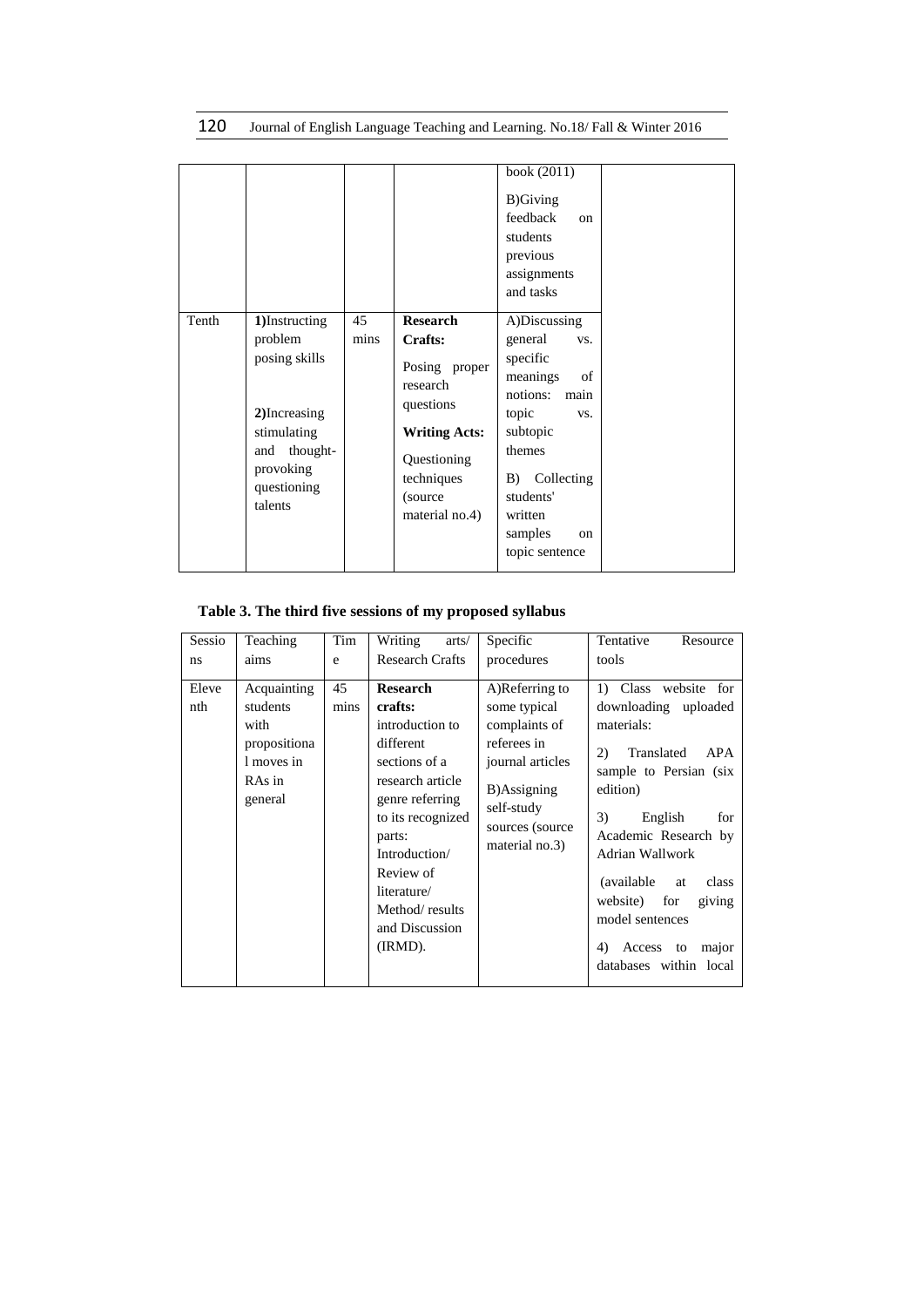| The Hunches a Language Teacher Lives by in an Action Research: Revelations |  | 121 |  |
|----------------------------------------------------------------------------|--|-----|--|
|----------------------------------------------------------------------------|--|-----|--|

| Twelft | 1) Acquainti                                                                                                                                                                                                                                                                                                                                                                                                                                               | 45   | <b>Research</b>                                                                                                                                                                                                                                                       | 1) Teaching how                                                                                                                                                                                                                                                                       | domains provided                                                                                                                                                                                                                                                                                                                                                                                                                                                                                                                                                                                                                                      |
|--------|------------------------------------------------------------------------------------------------------------------------------------------------------------------------------------------------------------------------------------------------------------------------------------------------------------------------------------------------------------------------------------------------------------------------------------------------------------|------|-----------------------------------------------------------------------------------------------------------------------------------------------------------------------------------------------------------------------------------------------------------------------|---------------------------------------------------------------------------------------------------------------------------------------------------------------------------------------------------------------------------------------------------------------------------------------|-------------------------------------------------------------------------------------------------------------------------------------------------------------------------------------------------------------------------------------------------------------------------------------------------------------------------------------------------------------------------------------------------------------------------------------------------------------------------------------------------------------------------------------------------------------------------------------------------------------------------------------------------------|
| h      | ng students                                                                                                                                                                                                                                                                                                                                                                                                                                                | mins | crafts:                                                                                                                                                                                                                                                               | to                                                                                                                                                                                                                                                                                    |                                                                                                                                                                                                                                                                                                                                                                                                                                                                                                                                                                                                                                                       |
|        | with<br>propositiona<br>1 moves in<br>the<br>introduction<br>section of<br>RA (genre<br>$no.3)$ :<br>Summarizin<br>g the<br>problems to<br>be<br>addressed,<br>giving<br>background<br>on the<br>subject,<br>discussing<br>previous<br>research on<br>the topic,<br>and<br>explaining<br>whys, and<br>hows of<br>doing a<br>research.<br>2)Learning<br>how to<br>process<br>thinking in<br>using clear<br>justification<br>s with<br>proper use<br>of verb |      | Suggesting<br>'problem -<br>solution pattern'<br>for engineering<br>and medicine<br>students) and (<br>recognized<br>genres within<br>humanities like<br>narratives,<br>descriptions etc.<br><b>Writing Acts:</b><br>A) clarity of<br>talk<br>B)Tense use<br>/hedging | A) define the<br>topic plus study<br>background<br>B) state the<br>problem<br>C) refer to<br>objectives<br>D) talk of<br>authors'<br>contribution<br>2) Assigning<br>proper writing<br>tasks for<br>producing a<br>sound<br>introduction<br>from the<br>suggested<br>source materials | by the IT centers at my<br>university hosts<br>Online workshops<br>5)<br>and labs for writing<br>resources which have<br>used<br>thus<br>far<br>been<br>include:<br>A)<br>https://owl.english.purd<br>ue.edu/<br>B)http://www.cws.illino<br>is.edu/workshop/writers<br>$\mathcal{C}$<br>http://www.sfedit.net/<br>D)http://prosewrite.com<br>6) Extra sourcebooks<br>for extensive<br>writing<br>tasks:<br>A) Science Research<br>Writing: A Guide for<br>Non-Native Speakers of<br>English<br>By Hilary<br>Glasman-<br>Deal<br>B)Navigating<br>Academia:<br>Writing<br>Supporting Genres by<br>John M.<br><b>Swales</b><br>$\&$<br>Christine B. Feak |
|        | tenses                                                                                                                                                                                                                                                                                                                                                                                                                                                     |      |                                                                                                                                                                                                                                                                       |                                                                                                                                                                                                                                                                                       |                                                                                                                                                                                                                                                                                                                                                                                                                                                                                                                                                                                                                                                       |